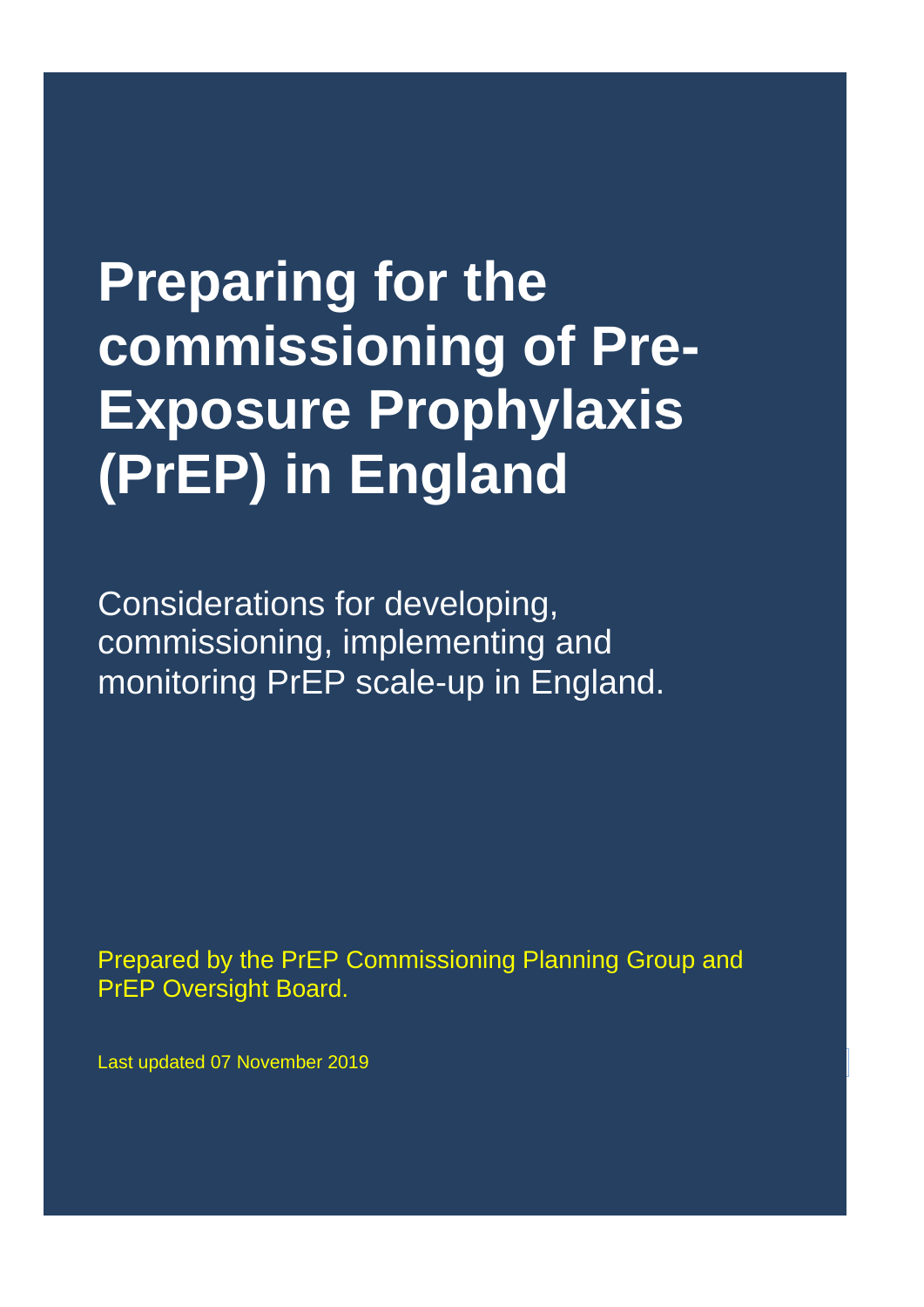## **Table of Contents**

| 3. Requirements for equitable, effective PrEP provision and associated costs  15   |  |
|------------------------------------------------------------------------------------|--|
|                                                                                    |  |
|                                                                                    |  |
| Additional core requirements for commissioning a HIV PrEP programme for England 19 |  |
|                                                                                    |  |
|                                                                                    |  |
|                                                                                    |  |
|                                                                                    |  |
|                                                                                    |  |
| Non-governmental organisations (NGOs) and advocacy groups ('community sector')21   |  |
|                                                                                    |  |
|                                                                                    |  |
|                                                                                    |  |
| APPENDIX 1: KEY STAKEHOLDERS AND PROPOSED RESPONSIBILITIES  24                     |  |
|                                                                                    |  |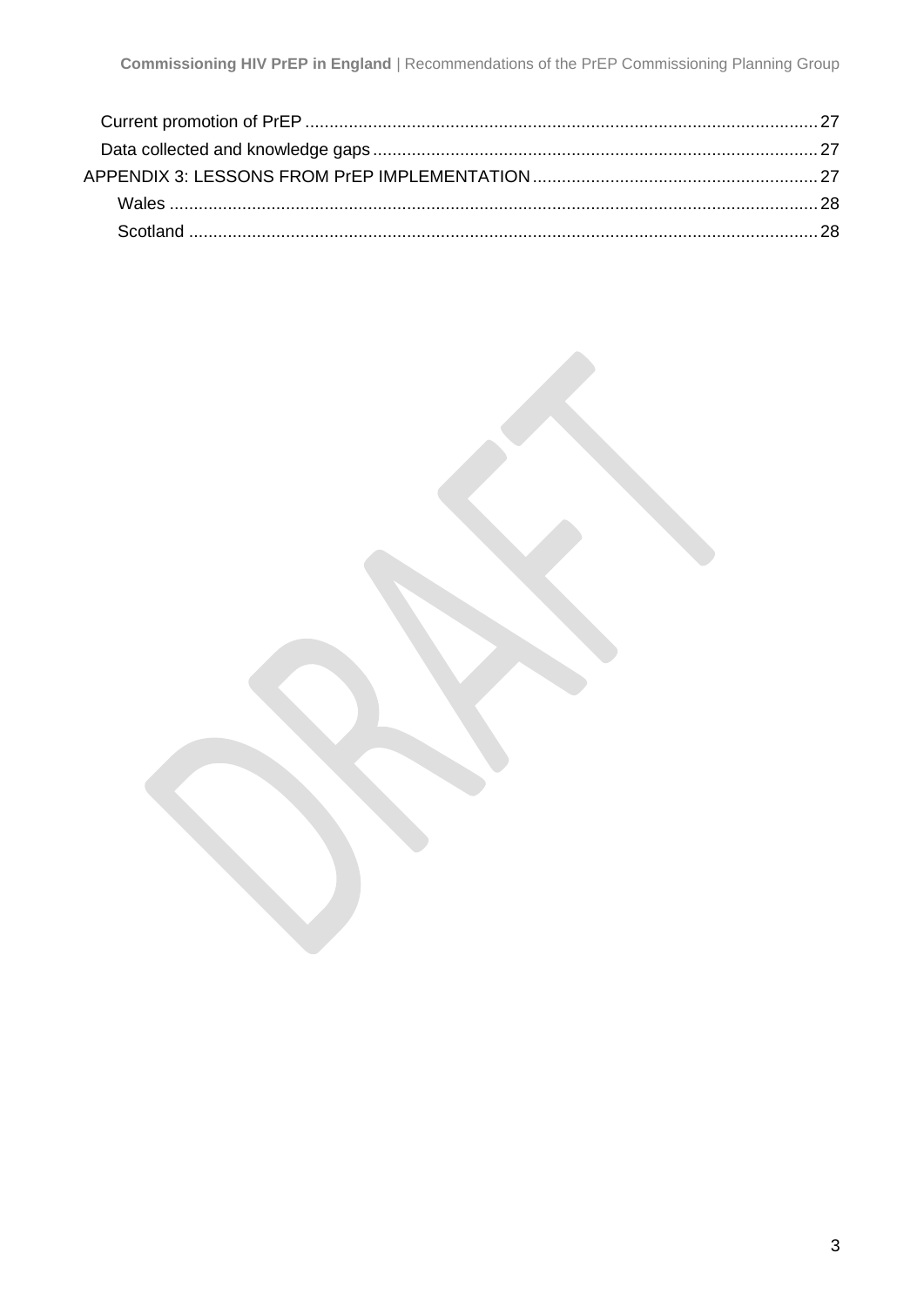## <span id="page-3-0"></span>**EXECUTIVE SUMMARY**

Pre-exposure prophylaxis, or PrEP, is a way for people who do not have HIV to prevent HIV infection by taking a pill every day (daily dosing), or before and after likely exposure (event-based dosing). This consists of two medicines (tenofovir-disoproxil and emtricitabine, or TD/FTC) that are also used –sometimes in combination with other medicines – to treat diagnosed HIV. When taken in accordance with recommended use, PrEP has been shown to significantly reduce the risk of HIV infection in people who are at high risk; PrEP is much less effective if not taken correctly.

The evidence regarding the effectiveness of PrEP is robust. Recent findings from several international clinical trials have demonstrated safety and a substantial reduction in the rate of HIV acquisition for men who have sex with men (MSM), men and women in heterosexual HIV-discordant couples, heterosexual men and women recruited as individuals, and to a lesser effect, people who use drugs, all of whom were prescribed either daily or event-based oral antiretroviral PrEP. The demonstrated efficacy of PrEP was in addition to the effects of regular condom provision, sexual risk-reduction counselling, and frequent testing, diagnosis and treatment of sexually transmitted infections (STI), all of which were provided to trial participants.

In England, investigation of population-level provision of PrEP has commenced through the PrEP Impact trial, which will enable NHS England and Local Authorities to understand how many people need PrEP, how many will want to take it, and for how long. Up to 26,000 people – depending on agreement from all involved parties – will be recruited to the trial over three years. HIV negative people attending NHS level 3 sexual health clinics (SHC) and up to 10 independent providers (IP) in England will have their risk of acquiring HIV assessed by the clinic staff. If an individual meets the trial eligibility criteria, they will be offered PrEP. Recruitment to the trial started in October 2017, with final follow-up completed in October 2020.

In preparing for a future PrEP programme across England, a PrEP Commissioning Planning Group (PCPG) was established to develop recommendations for a high-quality national PrEP programme. This report of the PCPG highlights a number of key considerations for organisations and professional bodies responsible for funding, commissioning, or policy development including the Department of Health and Social Care, NHS England, Public Health England, Local Authorities, Specialty Societies, including BASHH and BHIVA, and the community sector, all of whom are represented in PCPG membership. Among the most important considerations include:

- 1. PrEP affords the opportunity to significantly contribute to the elimination of new HIV infections. A national HIV PrEP programme must go beyond the provision of drugs and adopt a **whole system approach** which: identifies and initiates those at risk of HIV and not accessing PrEP currently; helps those at risk to identify appropriate prevention options; and supports their journey along it.
- 2. There are **additional costs of introducing PrEP at scale that will require funding**. While some of these financial burdens may be absorbed by current funding streams, we anticipate that additional financial resource will be needed to meet the costs of: increased drug provision (compared to the trial); increased and significantly longer SHC attendances for PrEP initiation and continuation; more frequent HIV and STI testing within current guidelines and potentially increased treatment costs associated with increased STIs; management of previously undiagnosed co-morbidities (e.g. renal impairment) or other complexities which may increase risk or affect adherence; and the need for enhanced community mobilisation and engagement, especially for women, trans people, black African communities, younger and BME MSM groups, and other underserved groups. Differences in trial compared to programme delivery of PrEP, particularly around adherence, consent, and dosage, are such that trial data are indicative but not definitive. The cost pressures will fall on different commissioners and service providers and will therefore require continued close collaboration for resolution.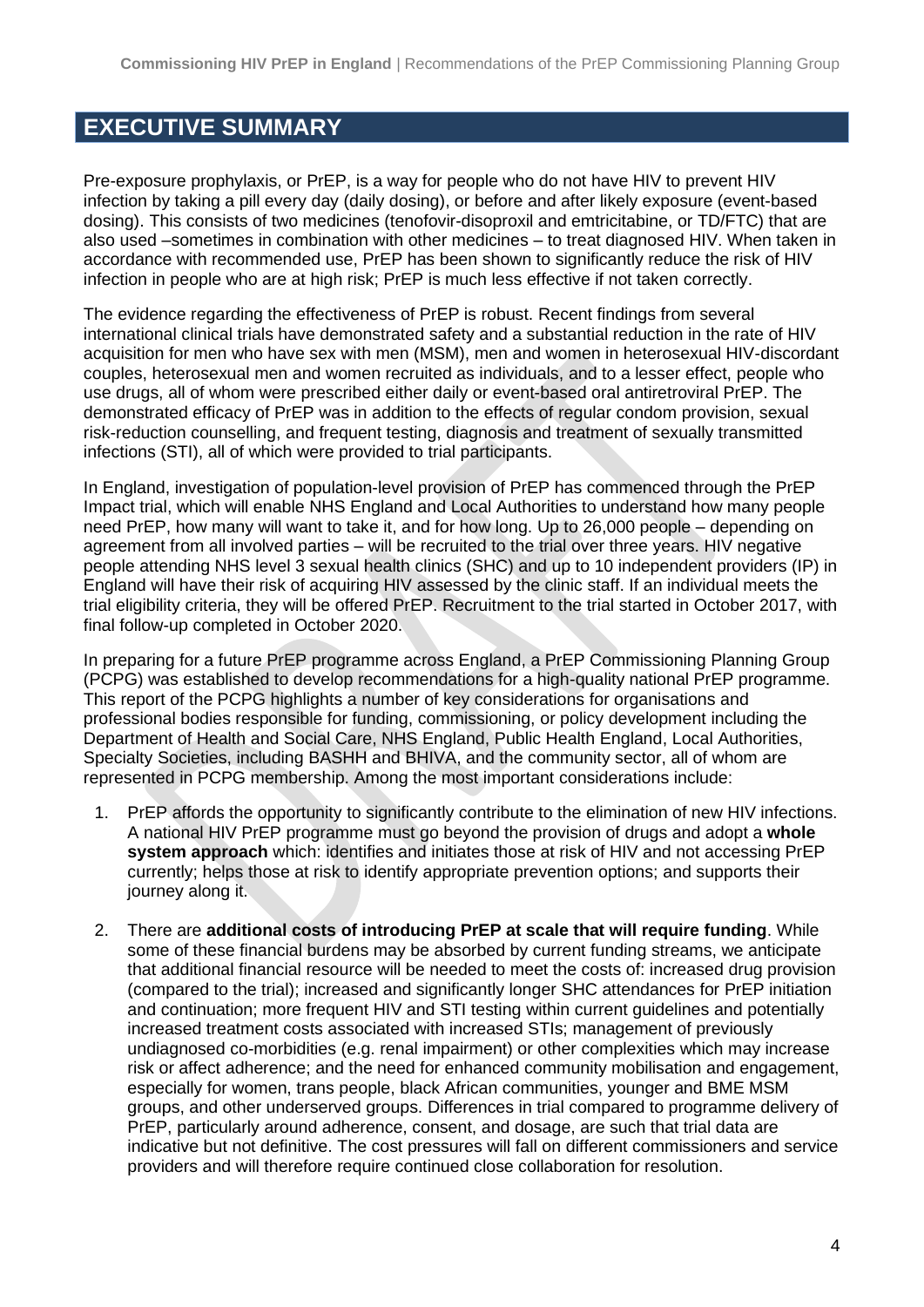- 3. There are **additional opportunities with a national PrEP programme.** A national HIV PrEP programme affords the opportunity to champion equality throughout the delivery of PrEP and **strengthen relationships not only with MSM but especially other groups at high risk of HIV acquisition** who may not otherwise engage with sexual health services. PrEP is a critical tool to unlock the needs of these communities and a PrEP programme is not exclusively a sexual health intervention. There are significant collateral benefits to health and wellbeing and we will need to continue to support commissioners to be able to fund all the elements of an effective HIV transmission reduction strategy.
- 4. In considering commissioning a national HIV PrEP programme, our vision is to ensure **equitable and consistent provision** to those identified as being at high-risk as soon as practically possible, based on the interim analysis from the Impact trial. A seamless transition from trial to routine access is the goal, and commissioners and stakeholders have started planning now to achieve this.

This document provides a practical guide for organisations responsible for the commissioning of various aspects of a PrEP programme for the prevention of HIV infection in England. It incorporates and takes account of existing clinical guidelines (e.g. from BHIVA/BASHH) on the provision of PrEP, and also the emerging findings of the PrEP Impact trial in England. A summary of recommendations from this report is found in Table 1.

#### **Table 1: Summary of recommendations to prepare for commissioning the HIV PrEP programme**

#### **Vision**

HIV PrEP should be a fully integrated, key component of a comprehensive national HIV prevention programme in England. All individuals at high risk of acquiring HIV should have access to high quality information, support, treatment, and monitoring for their most suitable HIV prevention option(s) (which may or may not include PrEP as part of a combination prevention approach), irrespective of their gender, ethnicity, sexuality, disability, geographic area of residence or socio-economic background.

## **Eligibility**

It is recommended that the eligibility for PrEP in a national programme be harmonised with the most up to date PrEP guidelines and other clinical guidance (at the time of this report, the 2018 BASHH/BHIVA guidelines). All commissioners should ensure that they have proportionate arrangements in place to ensure that individuals being provided with PrEP meet the criteria described in the BASHH/BHIVA guidelines.

## **The programme**

A HIV PrEP programme for England must be comprised of the following key components:

#### *Provision of and access to PrEP*

Plan for the commissioning of a predominantly level 3 SHC-based programme, governed by the following principles which must be considered upon implementation [PrEP Programme Oversight Board (to be continued/established)]:

- Recognition of the significant variation nationally in geography, epidemiology, and clinic size. Therefore, national standards around the PrEP programme should be flexible enough to allow implementation appropriate to the local communities, their needs and local service configuration, including service providers themselves. Inequalities are not acceptable.
- The need for additional access points / pathways to ensure equity of access to consider non-level 3 SHC pathways, e.g. level 1 and 2 SHC, primary care (including non-traditional delivery e.g. app-based provision of GP services), maternity, termination of pregnancy services. This will require working with communities on the acceptability of potential pathways to be commissioned as well looking at delivery.
- The provision of a national minimum dataset and assessment toolkit, required to project and meet the currently unknown need of non-MSM who may need PrEP.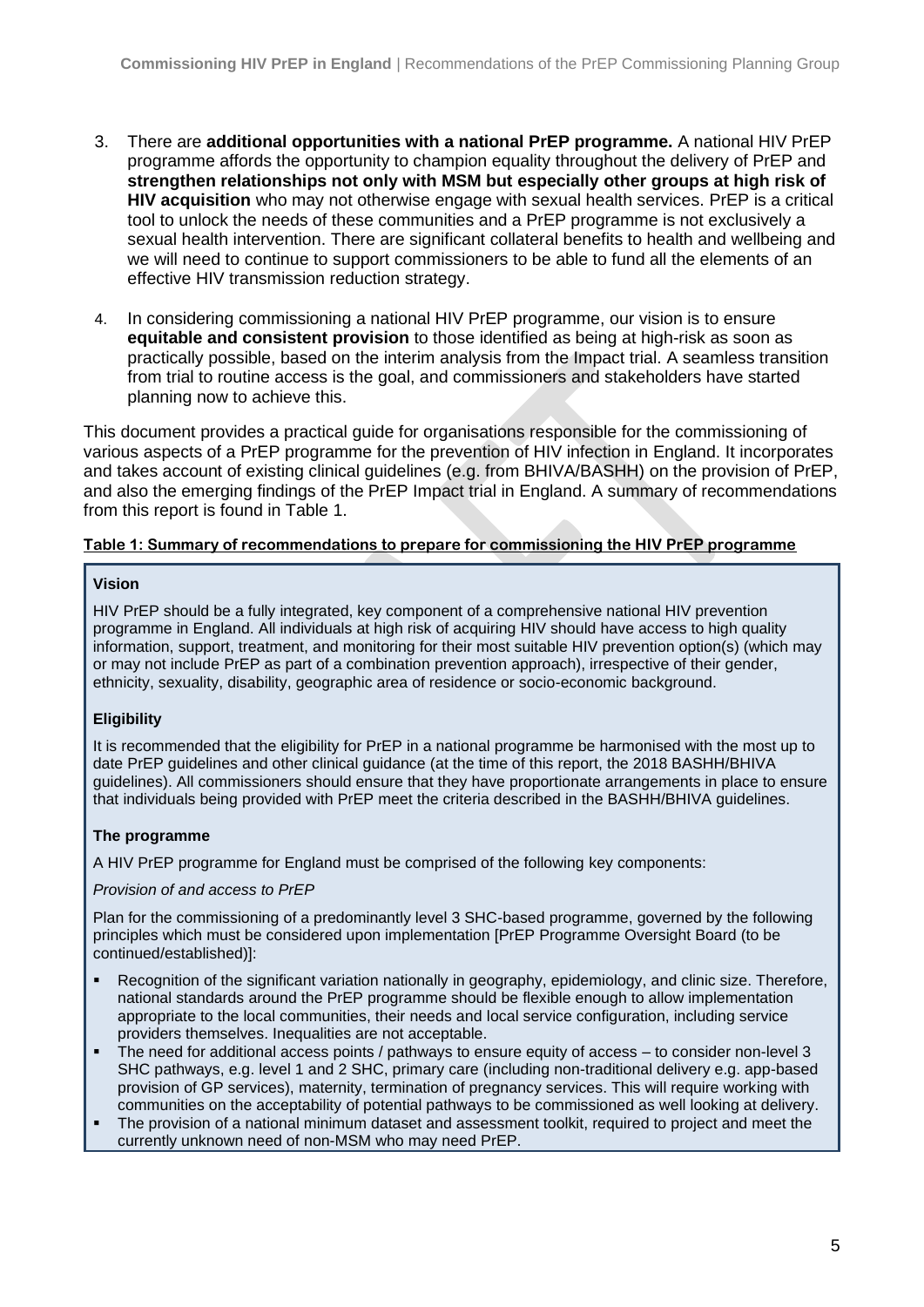- Acknowledgment that, while a large number of patients with complex needs will participate in the programme, the majority of PrEP consultations will be non-complex and delivery should be as costefficient as possible.
- Consideration of how best to meet the standards of care and the needs of ageing populations both simple and complex – and an acknowledgement of the potential significant impact on infrastructure.

#### *Comprehensive health promotion*

- Additional funding to be identified to provide nationally-coordinated health promotion and education interventions to facilitate equity of access. [DHSC]
- PHE to utilise national health promotion programmes to underpin national coordination of a PrEP health promotion programme, including identifying areas lacking health promotion and/or NGO presence. [PHE]
- PHE to target the HIV innovation fund to support projects aimed at raising awareness and community activation on HIV PrEP. [PHE]
- Local authorities to assess the degree to which local communities are aware of PrEP availability and utilising local services, and target local promotion services appropriately. [Local Authorities (LAs)]

#### *Monitoring uptake and use of programme*

■ PHE to work with professional organisations including BASHH and NGOs to ensure that robust data codes are available to monitor the implementation of a full national programme ahead of the 'go live' date. [PHE]

#### *Monitoring outcomes of programme*

- Continue to update estimates of PrEP need with results of modelling studies and Impact trial interim analysis. [PHE]
- Review implications of the revised estimates for commissioning locally. [LAs]

#### *Programme review and evaluation*

- Support routine contract monitoring by local HIV and sexual health commissioners of PrEP uptake and inequalities by providing minimum PrEP programme standards, and supporting local use of a national PrEP Equity Audit tool based on national GUMCAD information system. [PHE]
- Work with research funders, including NIHR, to support ongoing research and evaluation of PrEP implementation and scale up, including any necessary changes after the trial. [PHE]
- Develop a plan for publication of key PrEP programme indicators at a local authority and clinic level (using existing databases such as Fingertips and/or GUMCAD) to promote transparency and accountability, in collaboration with BASHH and SHC. [NHSE, PHE]

## **Additional core requirements**

A commissioned PrEP programme cannot simply be extended within current arrangements. At the core of the commissioned PrEP programme are six additional requirements to support all commissioners, which will support equitable and effective delivery of a national programme:

- 1. Clear, evidence-based standards for the programme with clear PrEP eligibility criteria, with accompanying quality metrics, which can be introduced into local service models, including pathways from non-SHC settings;
- 2. Clear, readily available information on need for and estimates of uptake upon which to base local decisions and service and financial planning;
- 3. Clear arrangements on commissioning and funding responsibilities, including any implications for crosscharging between authorities for PrEP-related sexual health service attendances;
- 4. Additional funding to meet the increased projected need, including for increased need for STI-related treatment and care;
- 5. Resources, with innovation and guidance, to develop effective practice for targeted promotion of PrEP and, depending on commissioning responsibility, for adherence support; and
- 6. Additional funding to provide coordinated interventions to ensure equity of access, especially for women and BAME groups who are poorly reached by trials and studies in England and internationally.

## **Preparations for commissioning the programme**

Create a PrEP Programme Oversight Board (or similar) to oversee preparation for and delivery of the national programme, including the range of stakeholders described in this document. [TBC]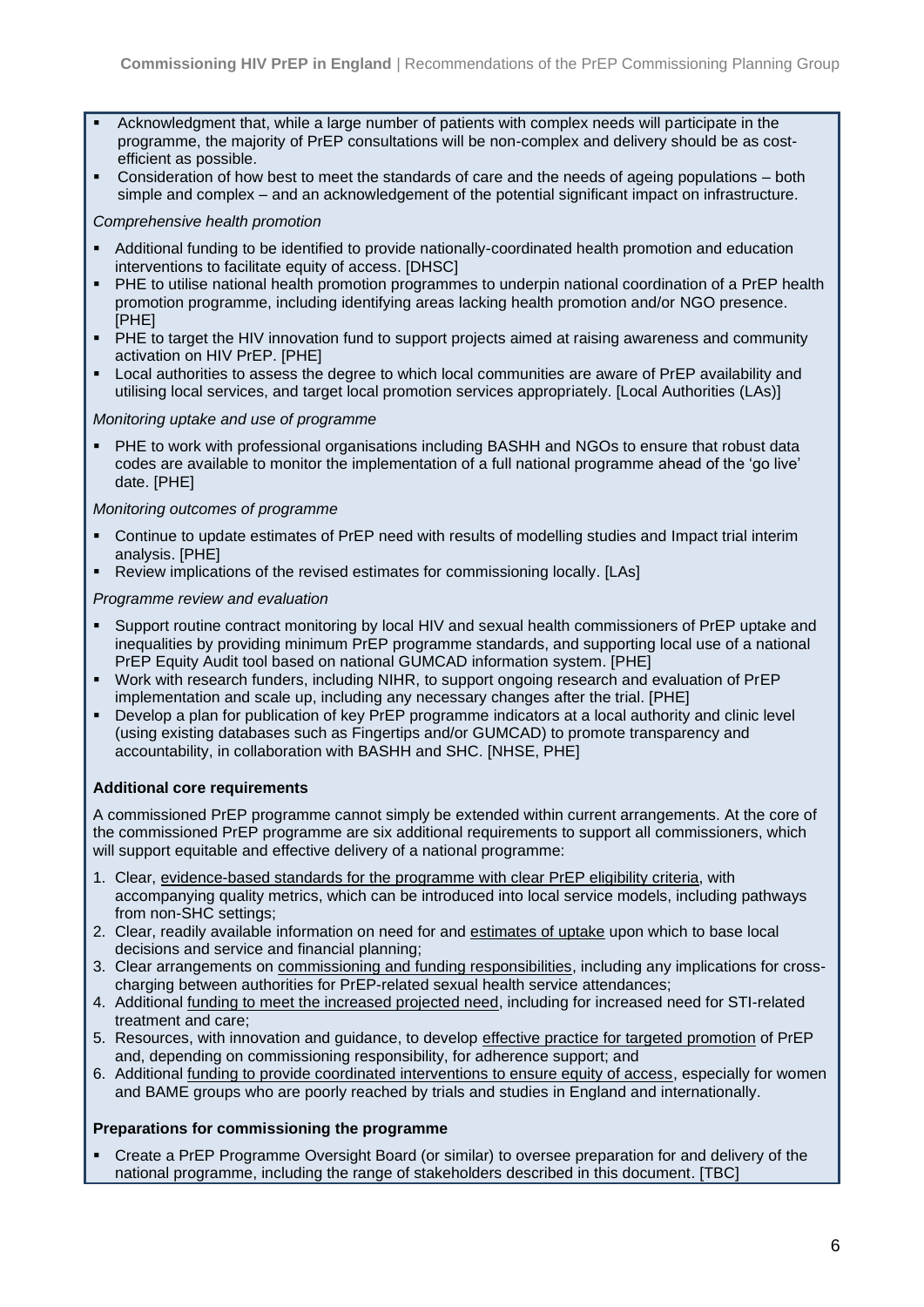- Continue to update estimates of PrEP need with results of modelling studies and interim results of Impact trial. [PHE]
- Review implications of the revised estimates for programme and drug commissioning locally. [LAs, NHSE]
- Map data and funding flows to ensure contract compliant arrangements for commissioners of drug and of services. [NHSE, LAs]
- National minimum standards of service provision and reporting must be developed and adhered to by commissioners across the country. [PHE, ESHC]
- Annual health equity audits should be undertaken and reported. [PHE]
- Integrate key equity indicators in routine GUM surveillance for monitoring and reporting. [PHE]
- All localities should routinely review their PrEP uptake data to identify areas of underutilisation, inequalities or gaps in provision, and take appropriate action. [LAs, ADPH, NHSE]
- National surveillance data to guide and update estimates of PrEP need (defined as all those at risk) and demand with results of modelling studies and Impact trial. [PHE]
- Professional bodies, especially BASHH/BHIVA, to review / update clinical guidelines in line with emerging findings from Impact trial. [BASHH/BHIVA]
- Work with community sector and people using PrEP to understand communities' views on and preferences for PrEP. [PHE, THT/NAT, LAs, NHSE]
- **•** The PrEP programme must be a central part of the comprehensive HIV reduction strategy. Provide clear guidance in national policies and commissioning guidance on the importance of integrated, comprehensive provision. [DHSC, NHSE, PHE, LAs]
- Work with English sexual health commissioners to determine the most appropriate method of ensuring that local sexual health service specifications include PrEP assessment and provision as part of an integrated HIV prevention strategy, based upon contemporary evidence of best-practice and effectiveness (appropriate funding to be provided). [LAs, LGA, PHE]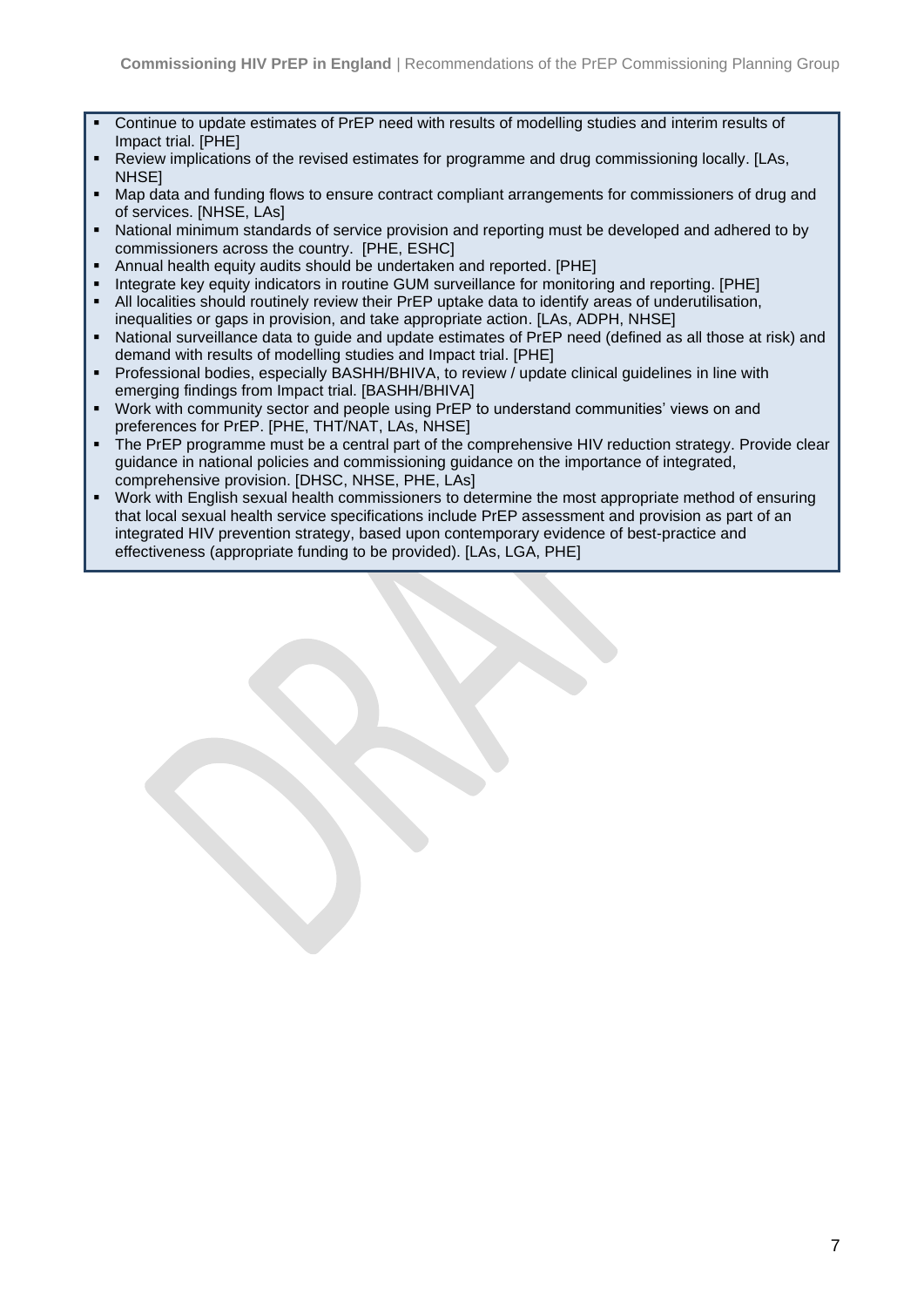## <span id="page-7-0"></span>**PURPOSE OF THIS DOCUMENT**

This document is a guide for the commissioning of a national PrEP programme, borne out of a report from the PrEP Commissioning Planning Group (PCPG). This document summarises the current landscape of PrEP provision in England and suggests areas of consideration for the implementation of a high-quality national PrEP programme upon culmination<sup>1</sup> of the Impact trial. The PCPG is a time-limited task and finish group with representatives from NHS England, Public Health England, Local Authority, the Department of Health and Social Care, BASHH, BHIVA, the Impact trial, and HIV non-governmental organisations.

<span id="page-7-3"></span>These considerations build upon the recently published BASHH/BHIVA PrEP guidelines,<sup>2</sup> which provide the specification for commissioned clinical practice, and are based on literature current at the time of writing. These considerations place PrEP within the wider context of combination prevention and reflect on the implications of a national PrEP programme on commissioners, clinics, and the wider sexual health system.

These considerations have been presented to the PrEP Oversight Board, to be discussed with policy makers and lead commissioners for a national commissioned programme (PHE, NHSE, LGA and DHSC). Whilst these considerations form the initial proposals for future PrEP commissioning, they may also, at a later date and with the culmination of the Impact trial, serve as the basis for agreed commissioning recommendations and inform the planning of models of commissioning, delivery, and drug supply.

## <span id="page-7-1"></span>**BACKGROUND**

## <span id="page-7-2"></span>**HIV pre-exposure prophylaxis**

HIV pr[e](#page-7-3)-exposure prophylaxis (PrEP) has been shown to be highly effective<sup>2</sup> in protecting against acquiring HIV-1 infection. PrEP currently involves individuals taking a tenofovir and emtricitabine combination daily or prior to and following potential sexual exposure to HIV. Engagement with a PrEP programme yields further opportunities to synergistically improve overall health. Uptake of PrEP can engage new patients in sexual health care, encourage STI testing, and facilitate regular consultations with clinicians.

The effectiveness and efficacy of PrEP has been established in multiple trials across the world, including the PROUD study conducted in England. Although PROUD addressed the questions it set out to answer (and stopped early due to proven effectiveness), the relatively small sample within the Sexual Health Clinic (SHC) setting left key questions unanswered about large-scale use of PrEP. The PrEP Impact trial aims to address those outstanding questions and provide the data required to inform national PrEP commissioning policy in England.

<sup>1</sup> Whilst the Impact trial runs until September 2020, key data to inform commissioning will be available both before and after this date. In order to make commissioning decisions, commissioners require data to inform accurate budget planning. It is the recommendation of this group that commissioners ensure there is no gap in time between people accessing PrEP on the trial and via a commissioned programme.

<sup>2</sup> BHIVA/BASHH (2018) Guidelines on the use of HIV pre-exposure prophylaxis (PrEP). Available at: <https://www.bhiva.org/file/5b729cd592060/2018-PrEP-Guidelines.pdf>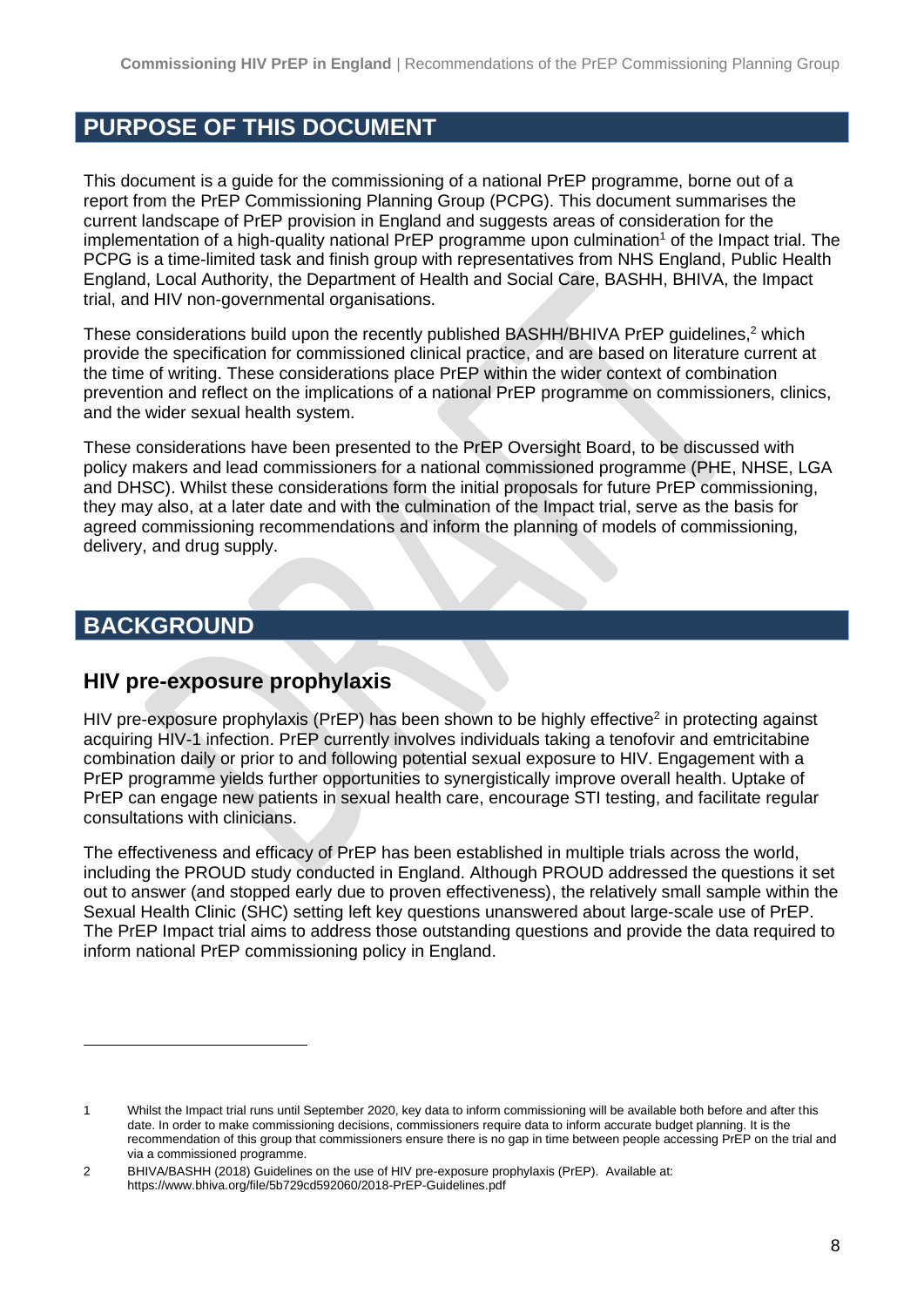## <span id="page-8-0"></span>**The PrEP Impact trial**

The ongoing HIV PrEP Impact trial<sup>3,4</sup> started in October 2017 and is sponsored by Chelsea & Westminster Hospital NHS Foundation Trust, jointly co-ordinated by the Trust and PHE, funded by NHS England (PrEP drug and trial costs), and supported by local authorities (through funding the costs of additional attendances at SHCs, excluding PrEP drug costs). Impact is a non-interventional, non-randomised trial designed to provide a pragmatic health technology assessment of PrEP implementation. The trial aims to recruit 26,000 participants over three years from Level 3 sexual health services; it aims to address outstanding questions regarding PrEP eligibility, uptake and duration of use, and impact on the incidence of HIV and other STIs.

## <span id="page-8-1"></span>**Cost-effectiveness of PrEP**

Several studies have reported the cost-effectiveness of PrEP to be highly dependent on the incidence of HIV in the target population, and on drug costs<sup>[2,5](#page-7-3)</sup> Among MSM at high-risk of HIV, PrEP is both cost-effective and cost-saving considering the avoided HIV treatment costs and the collateral benefits to participants and the wider sexual health system. Regular STI testing at follow-up may identify asymptomatic or recently contracted STIs, including hepatitis C. Timely treatment should reduce onward transmission and may decrease the prevalence of these infections. Frequent attendance at clinic provides additional opportunities to provide vaccinations for hepatitis A and B, and HPV for those MSM aged 45 and under; the latter has been shown to reduce the incidence of anal warts and is expected to impact on anal and oro-phayngeal cancer rates.

PrEP provision may incur several costs depending on the individual. PrEP may engage people in the sexual health system who have not previously presented. New attendees receive a wide variety of standard tests and vaccinations, which require additional clinical support. For older people, longitudinal management may require support from a wider range of clinicians to address comorbidities and polypharmacy (including any conditions detected at initial assessment).

## <span id="page-8-2"></span>**PrEP and STIs**

There is evidence to suggest that PrEP implementation may be associated with an increase in STI diagnoses among MSM;<sup>6,7</sup> a direct or causal link with PrEP is still being investigated. A systematic review and meta-analysis identified a 24% increase in the odds ratio of any STI diagnosis among those using PrEP.<sup>9</sup> The mechanisms for this remain unclear though a reduction in condom use and an increase in the number of sexual partners are thought to be contributing factors.<sup>8,9</sup> Rates of STI acquisition among Impact trial participants will be assessed in final trial analyses.

Frequent attendance at sexual health clinics for PrEP provision encourages more regular testing for STIs, which may lead to an increase in the diagnosis of asymptomatic infections and a subsequent

<sup>3</sup> PrEP Impact trial Management Group (2018) Protocol Revision – February 2018.

<sup>4</sup> [https://www.prepimpactTrial.org.uk/](https://www.prepimpacttrial.org.uk/)

<sup>5</sup> NICE (2016) ESNM78: Pre-exposure prophylaxis of HIV in adults at high risk: Truvada (emtricitabine/tenofovir disoproxil). Available from[: https://www.nice.org.uk/advice/esnm78/chapter/Key-points-from-the-evidence](https://www.nice.org.uk/advice/esnm78/chapter/Key-points-from-the-evidence)

<sup>6</sup> Traeger MW, Schroeder SE, Wright EJ, et al. (2018) Effects of Pre-exposure Prophylaxis for the Prevention of HumanImmunodeficiency Virus Infection on Sexual Risk Behavior in Men Who Have Sex with Men: A Systematic Review and Meta-analysis. Clin Infect Dis 67(5):676-86.

<sup>7</sup> Traeger MW, Asselin J, Price B, et al. Changes, patterns and predictors of sexually transmitted infections in gay and bisexual men using PrEP; interimanalysis from the PrEPX demonstration study. Journal of the International AIDS Society 2018;21(S6)

<sup>8</sup> Holt M et al (2018) Community-level changes in condom use and uptake of HIV pre-exposure prophylaxis by gay and bisexual men in Melbourne and Sydney, Australia: results of repeated behavioural surveillance in 2013–17. Lancet HIV 5(8):PE448-456.

<sup>9</sup> Molina JM et al (2017) Efficacy, safety, and effect on sexual behaviour of on-demand pre-exposure prophylaxis for HIV in men who have sex with men: an observational cohort study. Lancet 4(9):PE402-410.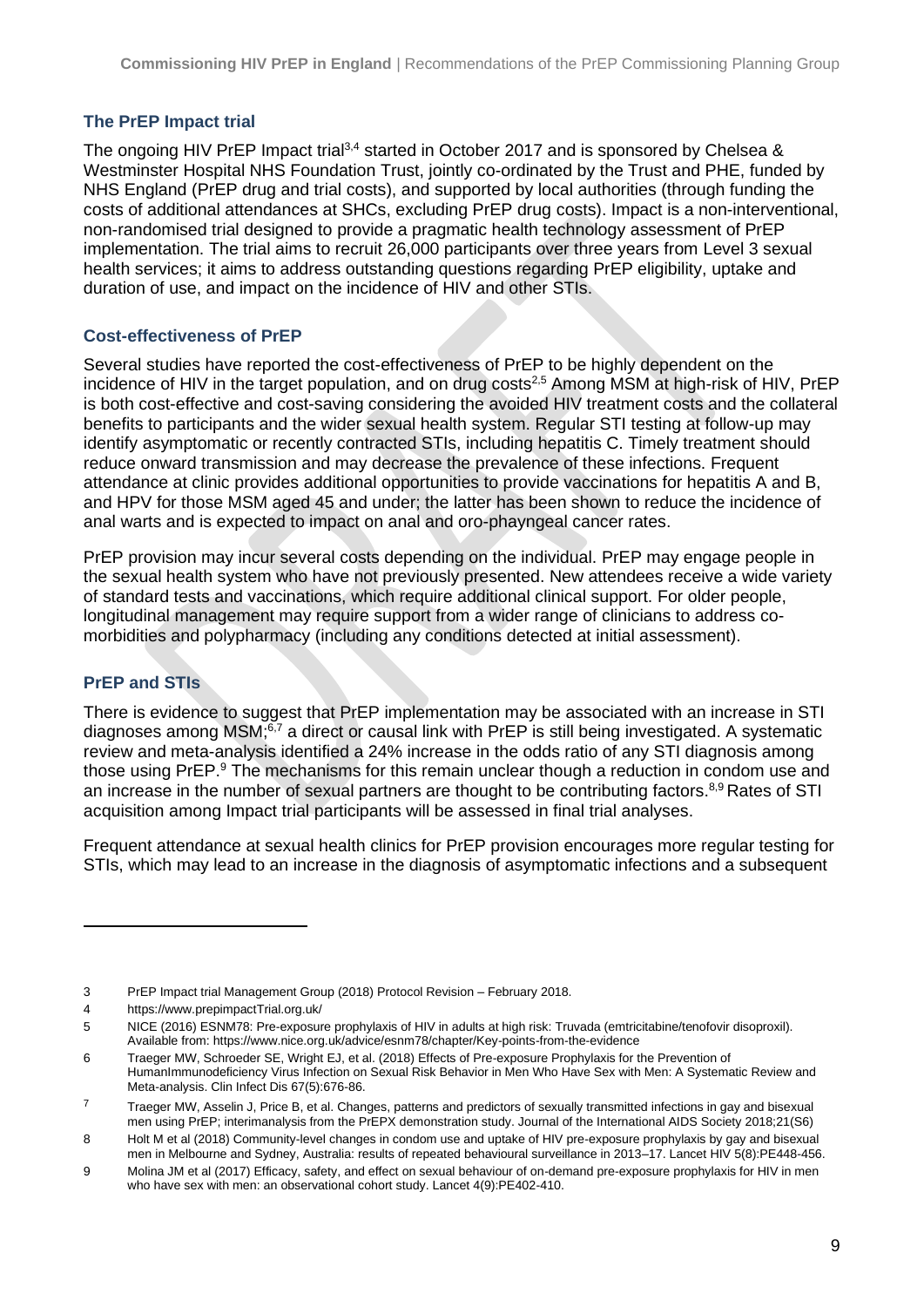reduction in onward transmission. PrEP is also an important tool to increase engagement of those most at risk for poor sexual health, which may include diagnosing undiagnosed HIV infection.

## <span id="page-9-0"></span>**PrEP within a national HIV transmission elimination strategy**

The Department of Health and Social Care is supporting nation-wide efforts to eliminate HIV transmission in England by 2030. PrEP is an effective prevention tool and a potential turning point for accelerating HIV elimination. However, it is not the only way to prevent infection. PrEP must be considered within a combination prevention approach including other biomedical and behavioural approaches to mitigating personal risk. With progressive strengthening of combination prevention (including condom use, expanded HIV testing, prompt anti-retroviral therapy (ART), PEP and PrEP), HIV transmission, AIDS and HIV-related deaths could be eliminated<sup>10</sup> in the UK. Recent encouraging reductions in HIV incidence are dependent upon sustained prevention efforts. Inconsistencies in diagnosis rates (including late diagnoses) between groups and geographies demonstrate that combination prevention needs to be replicated for all those at risk of acquiring of HIV, whoever they are and wherever they live.

HIV prevention and sexual health commissioners will have an important role to play in ensuring that HIV PrEP is integrated into wider efforts to reduce HIV and other STIs. The more prevention options people choose, the greater their protection. Some HIV prevention strategies, such as using condoms, can also provide protection against other STIs, which PrEP does not. Promotion of these strategies is essential in a commissioned programme, particularly due to the decline in condom use and increase in STIs observed in other countries that have introduced population PrEP programmes. These additional interventions (and associated financial support) will need a novel, innovative approach (not just 'continue' or 'within the current'). These activities will need to occur within and outside of where PrEP will be delivered, and be undertaken by community organisations, and GU and other health professionals.

## <span id="page-9-1"></span>**OVERVIEW OF PrEP COMMISSIONING IN ENGLAND**

## <span id="page-9-2"></span>**Vision**

HIV PrEP should be a fully integrated, key component of a comprehensive national HIV prevention programme in England. All individuals at high risk of acquiring HIV should have access to highquality information, support, drugs, and monitoring for their most suitable HIV prevention option(s) (which may or may not include PrEP as part of a combination prevention approach), irrespective of their gender, ethnicity, sexuality, geographic area of residence or socio-economic background.

## <span id="page-9-3"></span>**Foundational principles for PrEP provision in England**

**1. Coverage:** A national PrEP programme should achieve equitable coverage and should ensure appropriate risk assessments, models, and projections are made to identify those who may be missed. Programme delivery must also support those on PrEP to adhere to the programme to maximise its effectiveness.

<sup>10</sup> Elimination means no new HIV transmissions and no HIV-related deaths.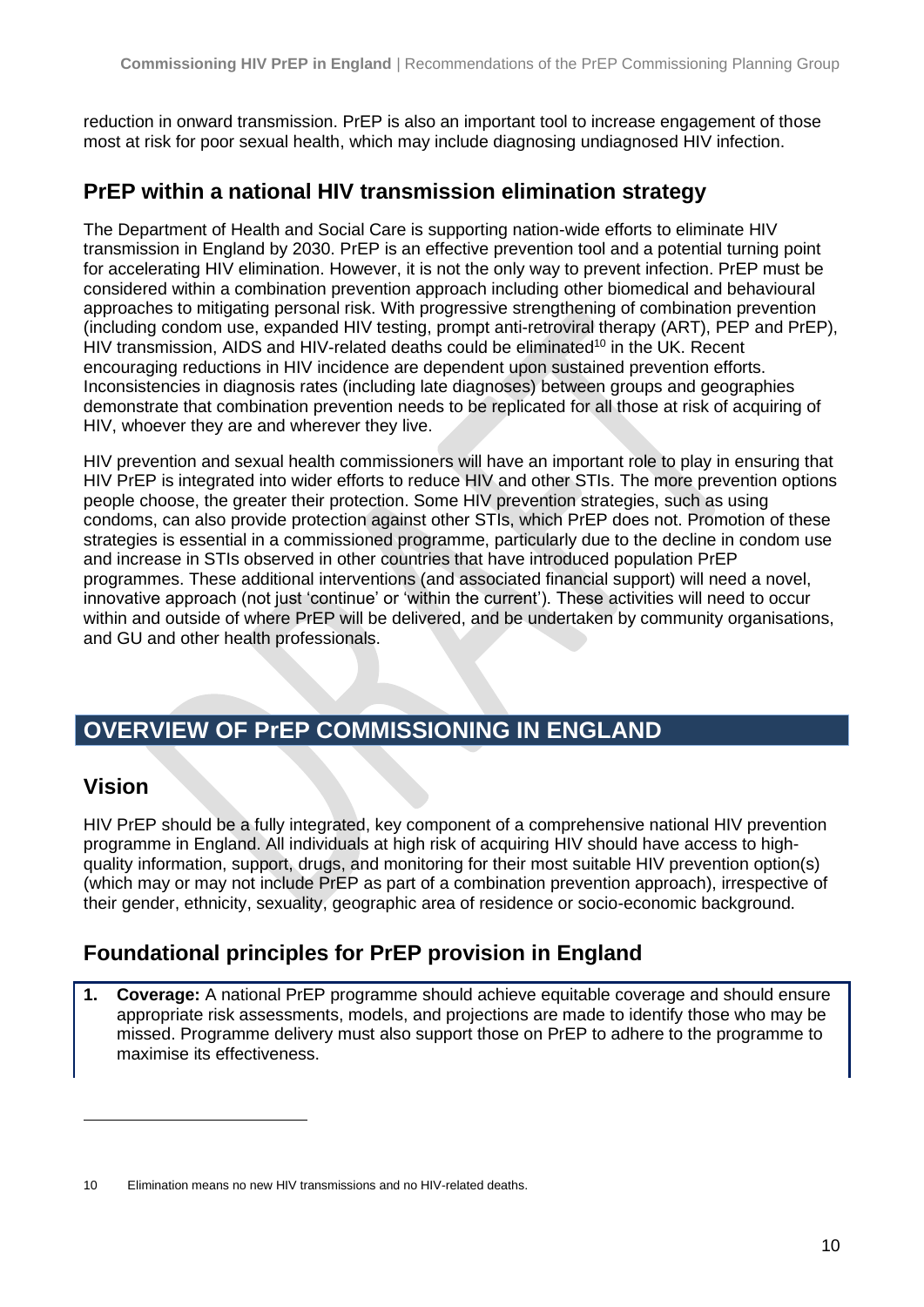- **2. Equity**: The burden of HIV is not evenly distributed, nor is the use of PrEP as a method of HIV prevention. The principle of equity – across different risk and demographic groups, and geographically – must be evident throughout the commissioned PrEP programme, from knowledge and creating demand in at-risk individuals (e.g. via targeted health promotion programmes), to access, uptake, use, and importantly, in outcomes. In line with this principle, provision of various aspects of the programme must be proportionate to need.
- **3. Quality data and intelligence**: The use of the programme (and its equity) will not be static. Data collection must be comprehensive and monitored and reported on an ongoing basis to ensure programme ambitions are achieved and maintained.
- **4. Flexibility and adaptability**: It will be important to recognise the natural tensions between the universal ambitions of this programme and local variations in sexual health commissioning. Therefore, the commissioned PrEP programme will need to remain flexible to local implementation, whilst specifying national standards that support an equitable and inclusive delivery, and ensuring that local areas and services achieve these minimum standards. Not delivering minimum standards will lead to people travelling to SHCs that are perceived to be of higher quality, with impacts on those clinics being able to deliver other sexual health services (e.g. contraception, STI testing and treatment).
- **5. Impact**: The principal aim of PrEP is to reduce HIV acquisition; however, PrEP is also a mechanism within a population health toolkit to reduce the incidence of HIV. The programme must monitor not only the impact of the commissioned programme on individual PrEP use, but also on HIV incidence, unintended consequences (e.g. STIs, psychosocial complications, and displacement of other SHC attendees with subsequent adverse outcomes), and positive impacts on general health and wellbeing and specifically on sexual health in a holistic sense (not just the absence of infection).

## <span id="page-10-0"></span>**Eligibility for PrEP in England**

## <span id="page-10-1"></span>**Who should receive PrEP?**

It is recommended that the eligibility for PrEP in a national programme be harmonised with the most up to date treatment guidelines and other clinical guidance, for example at the time of this document's publication, the [2](#page-7-3)018 BASHH/BHIVA guidelines<sup>2</sup>. This would need to be agreed by the lead commissioner of the PrEP programme. The BASHH/BHIVA recommended eligibility criteria are summarised in Table 2. The eligibility criteria should be considered a minimum and should not replace clinical judgement. Eligibility relates to individuals already engaged in care with sexual health services and assessment should be undertaken at each attendance, if appropriate. Pathways from other health and social care settings must be developed to ensure the programme is accessible to those most at risk.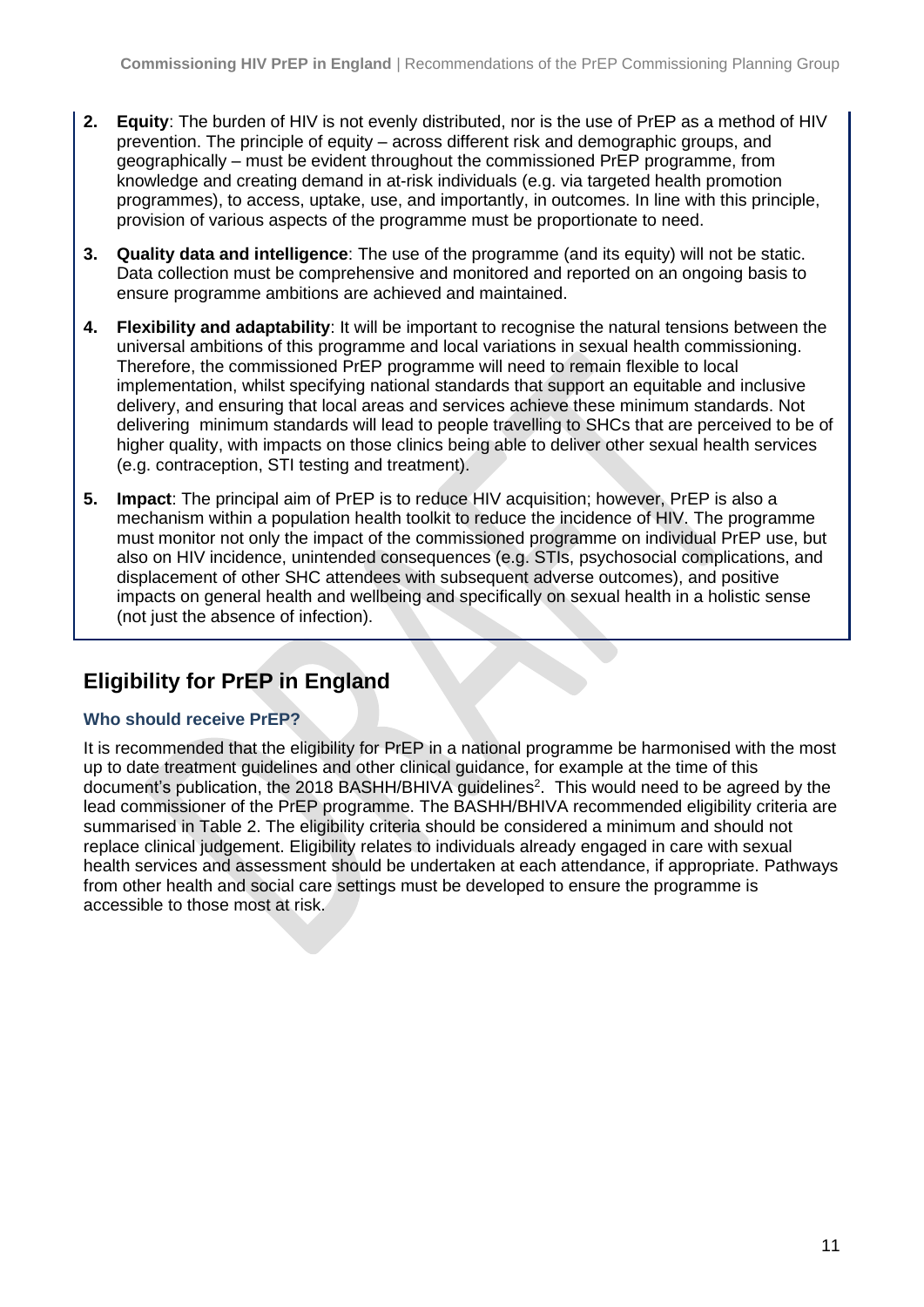## **Table 2. 2018 BASHH/BHIVA guidance on PrEP eligibility**

| <b>Recommend PrEP</b>                                                                                                                                                                                                                                                                                                                             |                                                                                                                                                                                                                                         |  |  |
|---------------------------------------------------------------------------------------------------------------------------------------------------------------------------------------------------------------------------------------------------------------------------------------------------------------------------------------------------|-----------------------------------------------------------------------------------------------------------------------------------------------------------------------------------------------------------------------------------------|--|--|
| (i) HIV-negative MSM and trans women who report condomless anal sex in the previous 6 months and on-going<br>condomless anal sex. (1A)<br>(ii) HIV-negative individuals having condomless sex with partners who are HIV positive, unless the partner has<br>been on ART for at least 6 months and their plasma viral load is <200 copies/mL. (1A) |                                                                                                                                                                                                                                         |  |  |
| Consider PrEP on a case-by-case basis                                                                                                                                                                                                                                                                                                             |                                                                                                                                                                                                                                         |  |  |
| PrEP may be offered on a case-by-case basis to HIV-negative individuals considered at increased risk of HIV                                                                                                                                                                                                                                       |                                                                                                                                                                                                                                         |  |  |
| acquisition through a combination of factors that may include the following:                                                                                                                                                                                                                                                                      |                                                                                                                                                                                                                                         |  |  |
| Population-level indicators                                                                                                                                                                                                                                                                                                                       | <b>Clinical indicators</b>                                                                                                                                                                                                              |  |  |
| Heterosexual black African men and women<br>Recent migrants to the UK<br>Transgender women<br>People who inject drugs<br>People who report sex work or transactional<br>sex                                                                                                                                                                       | Rectal bacterial STI in the previous year<br>Bacterial STI or HCV in the previous year<br>Post-exposure prophylaxis following sexual<br>exposure (PEPSE) in the previous year;<br>particularly where repeated courses have<br>been used |  |  |
| Sexual behaviour/sexual-network indicators                                                                                                                                                                                                                                                                                                        | Drug use                                                                                                                                                                                                                                |  |  |
| High-risk sexual behaviour: reporting<br>٠<br>condomless sex with partners of unknown HIV<br>status, and particularly where this is<br>condomless anal sex or with multiple partners                                                                                                                                                              | Sharing injecting equipment<br>Injecting in an unsafe setting<br>No access to needle and syringe programmes<br>or opioid substitution therapy                                                                                           |  |  |
| Condomless sex with partners from a                                                                                                                                                                                                                                                                                                               | Sexual health autonomy                                                                                                                                                                                                                  |  |  |
| population group or country with high HIV                                                                                                                                                                                                                                                                                                         | Other factors that may affect sexual health autonomy                                                                                                                                                                                    |  |  |
| prevalence (see UNAID definitions [1])<br>Condomless sex with sexual partners who may<br>fit the criteria of 'high risk of HIV' detailed<br>above                                                                                                                                                                                                 | Inability to negotiate and/or use condoms (or<br>employ other HIV prevention methods) with<br>sexual partners<br>Coercive and/or violent power dynamics in                                                                              |  |  |
| Engages in chemsex or group sex<br>Reports anticipated future high-risk sexual<br>behaviour                                                                                                                                                                                                                                                       | relationships (e.g. intimate partner/domestic<br>violence)                                                                                                                                                                              |  |  |
| Condomless vaginal sex should only considered<br>high risk where other contextual factors or<br>vulnerabilities are present                                                                                                                                                                                                                       | Precarious housing or homelessness, and/or<br>other factors that may affect material<br>circumstances<br>Risk of sexual exploitation and trafficking                                                                                    |  |  |
|                                                                                                                                                                                                                                                                                                                                                   |                                                                                                                                                                                                                                         |  |  |

All commissioners should ensure that they have proportionate arrangements in place to ensure that individuals being provided with PrEP meet the criteria described in the BASHH/BHIVA guidelines.

## *Exclusion criteria*

- Individuals in monogamous relationships with HIV positive partners on ART for ≥6 months with an undetectable viral load
- **Individuals without a current negative HIV test**
- **·** Individuals diagnosed with HIV
- **·** Individuals with contraindications to use

Similar to Welsh<sup>11</sup> and Australian<sup>12</sup> models of delivery, the commissioned PrEP programme will include a clinical assessment of individuals' self-reported past and likelihood of future risk behaviour. However, the decision to prescribe may be taken on a case-by-case basis following clinical assessment and personal circumstances, in line with the BASHH/BHIVA guidelines.

Sexual health services in England are open-access and this is the expectation for the implemented PrEP programme.<sup>13</sup> The programme should also be available to those under 16 years if eligible and

<sup>11</sup> HIV Expert Group (2018). Pre-exposure Prophylaxis (PrEP) for HIV – Service Guide

<sup>12</sup> Wright E, Grulich A, Roy K, et al. (2018) Australasian Society for HIV, Viral Hepatitis and Sexual Health Medicine HIV preexposure prophylaxis: clinical guidelines.

<sup>13</sup> English residency is initially recommended, as both Wales and Scotland currently limit their PrEP access to residents of each respective country. Mandatory cross-charging arrangements between English local authorities and with other UK countries will need to be established, prior to programme launch, to facilitate English SHCs providing PrEP to any UK resident.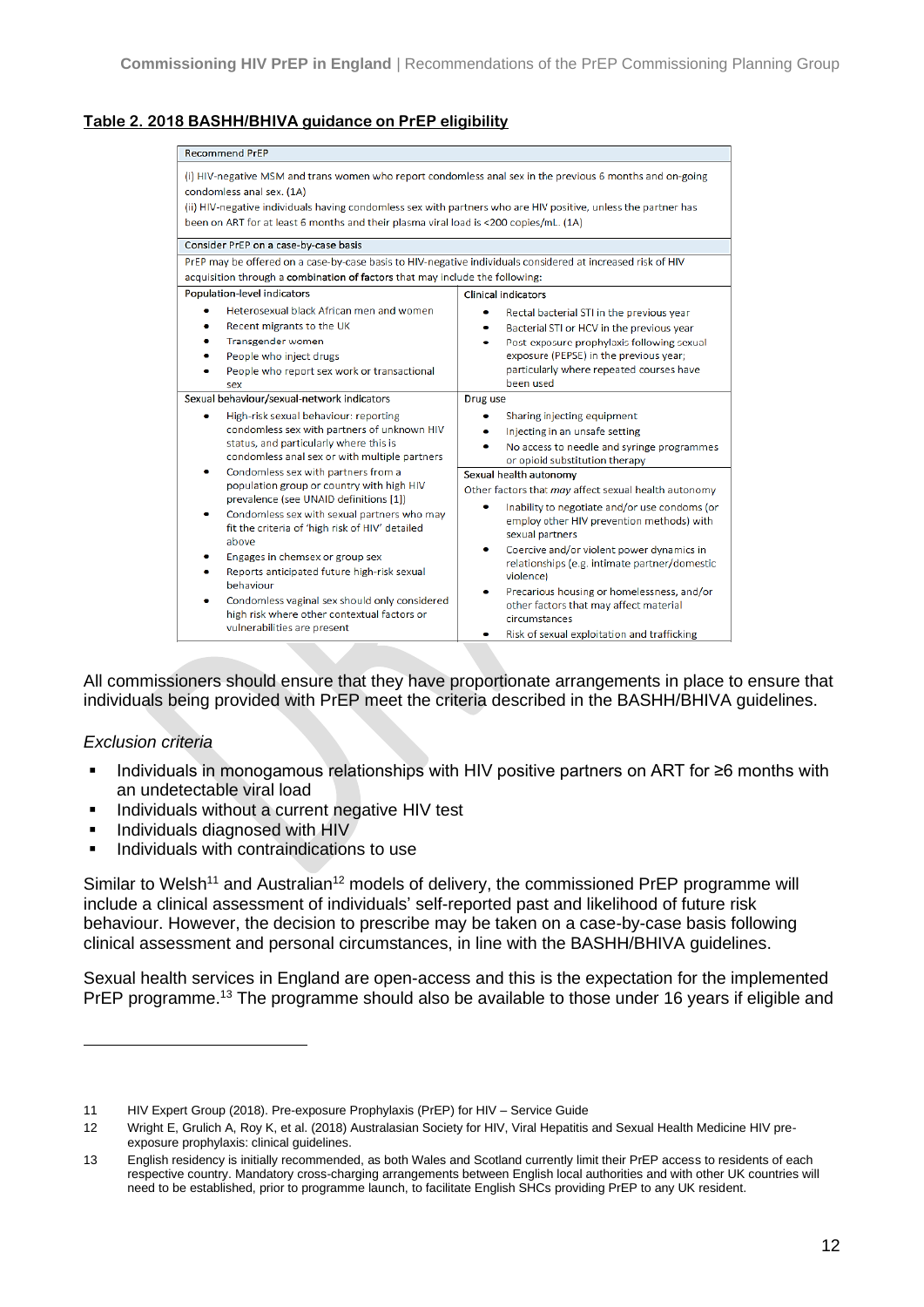assessed to be Fraser competent. All people should also receive a risk assessment for sexual exploitation and abuse, in line with BASHH/BHIVA guidelines.

Eligibility for PrEP does not mean that PrEP is the only possible prevention choice for an individual. Once eligibility has been ascertained, PrEP should be offered as one of the options within combination prevention.

## <span id="page-12-0"></span>**COMMISSIONING PrEP: CONSIDERATIONS**

The following considerations for commissioning PrEP in England are aligned with the five principles of a national programme. While recognising that there is ongoing learning from the Impact trial as well as PHE-led mathematical modelling, the below domains are comprehensive, robust and will provide a strong foundation for future refinement.

## <span id="page-12-1"></span>**1. Estimating future demand for PrEP in England**

Commissioners will require information on the estimated number of PrEP users and how this may evolve over time to be able to determine service configurations, plan for undue pressures, and ensure resources are available to meet the projected need.

## <span id="page-12-2"></span>**Modelled need for programme (and population profile)**

Using data from the GUMCAD information system 2012 through 2017, initial (high level, confidential) data from the PrEP Impact trial, log-linear models, and a categorical logistic regression model, PHE has estimated the future PrEP programme size for MSM in England given various assumptions and scenarios. This includes all those eligible for PrEP, including those who may continue to purchase privately (though it is expected that this will be a small minority) who will require ongoing monitoring, testing and support at SHCs.

The estimated number of PrEP-related additional attendances each quarter is expected to rise gradually to become substantial by 2023/24 – when an estimated 50,000 MSM will be using PrEP. Given the current challenges of extending PrEP use to women and others who may be at higher risk of HIV acquisition than the general population, PHE has recommended that a 5% addition is made to the planning projections to account for these groups.

## **Considerations**

- Continue to update estimates of PrEP need with results of modelling studies and Impact trial analyses. [PHE]
- Review implications of the revised estimates for programme and drug commissioning locally [LAs, NHSE]

## <span id="page-12-3"></span>**PrEP and health equity**

For a commissioned PrEP programme to be effective, focused programmes must be provided alongside universal health promotion to prevent/mitigate inequality of access. However, the PCPG acknowledges the inequalities in the current landscape of health promotion and clinical provision across England. To develop and deliver an equitable PrEP programme, equity needs to be achieved not only in outcomes, but in locality, uptake, and provision.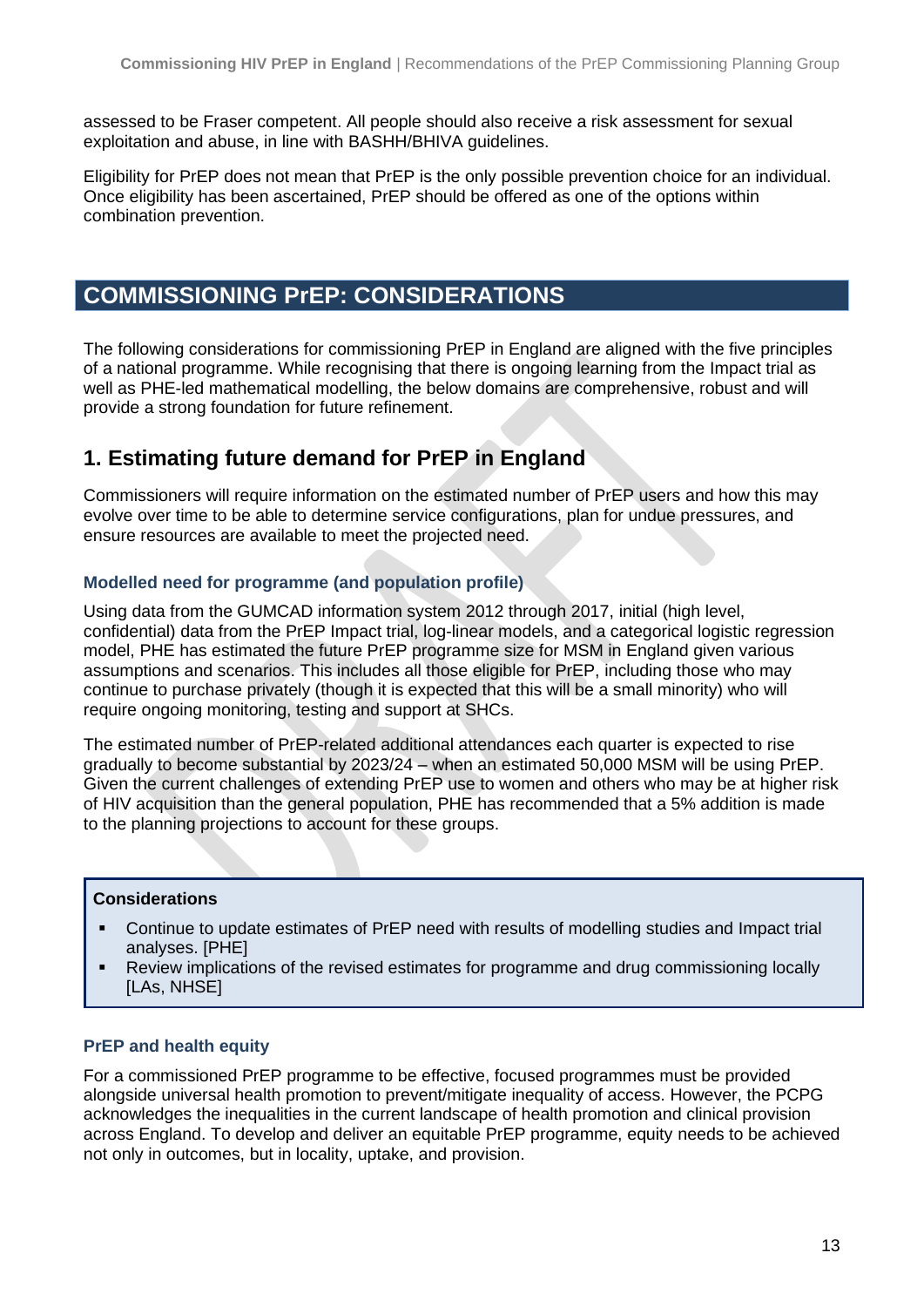Early data from the Impact trial indicate possible inequalities in PrEP uptake in a level 3 SHC setting that should be addressed in commissioning a national programme. Younger MSM, black African men and women, and heterosexual men and women eligible for PrEP have been less likely to engage with the trial (and possibly SHCs) and therefore less likely to access PrEP, despite elevated risk for HIV. These data may reflect barriers to accessing SHCs that need to be overcome to ensure equity in access to PrEP. Provision of PrEP through alternative settings may be required for some populations and additional interventions and support will be required, to ensure that any contact with a health or social care setting provides a gateway into the PrEP programme.

## **Considerations**

- National minimum standards of service provision and reporting should be developed and adhered to by commissioners across the country. [PHE, LAs]
- Annual health equity audits should be undertaken and reported. [PHE]
- Integrate key equity indicators in routine GUM surveillance for monitoring and reporting. [PHE]
- **E** All localities should routinely review their PrEP uptake data to identify areas of underutilisation, inequalities or gaps in provision, and take appropriate action. [LAs, ADPH, NHSE]

## <span id="page-13-0"></span>**2. Factors influencing potential demand for PrEP**

Commissioners will need to understand the systematic and individual factors that may influence the potential demand for PrEP. For local commissioners, some of these factors will depend on local demography, service configurations, clinical management strategies, and decisions made by patients with increasing confidence and familiarity with PrEP use.

## <span id="page-13-1"></span>**Trends in sexual health clinic (SHC) attendance**

The number of SHC attendances has increased year-on-year for the past decade. A key issue is whether past trends in SHC attendees beginning a new period of engagement with services will continue over the next 5 years or whether they will tail off.

## <span id="page-13-2"></span>**PrEP stop rates**

Stop rates describe the proportion of people who discontinue PrEP use in a given period. A key assumption in the projection of PrEP period prevalence is the duration of PrEP use after starting or alternatively the quarterly stop rate. The quarterly stop rate for the purposes of planning the commissioned PrEP programme is 9%.

## <span id="page-13-3"></span>**Dosing (switching between daily and on-demand PrEP use)**

The rate at which PrEP users convert from daily to on-demand use (i.e. 'event-based' dosing) will be defined by the Impact trial and other literature when further information on pattern of use has been obtained. The trial conversion rate may underestimate the rate of event-based dosing outside of a trial environment; however, it remains the best estimate available in an English context.

The switch to intermittent PrEP will not reduce the estimated number of PrEP users, nor will it necessarily reduce the number of clinic attendances. However, it will impact the volume of drugs being procured and prescribed as an underpinning of the overall programme. Although event-based dosing is likely, it remains desirable that access to regular HIV testing is ensured.

## <span id="page-13-4"></span>**Frequency of attendance for clinical monitoring**

Current BASHH/BHIVA guidelines recommend that, in addition to undertaking monitoring investigations, regular assessment permits review of adherence (e.g. through pill counts, review of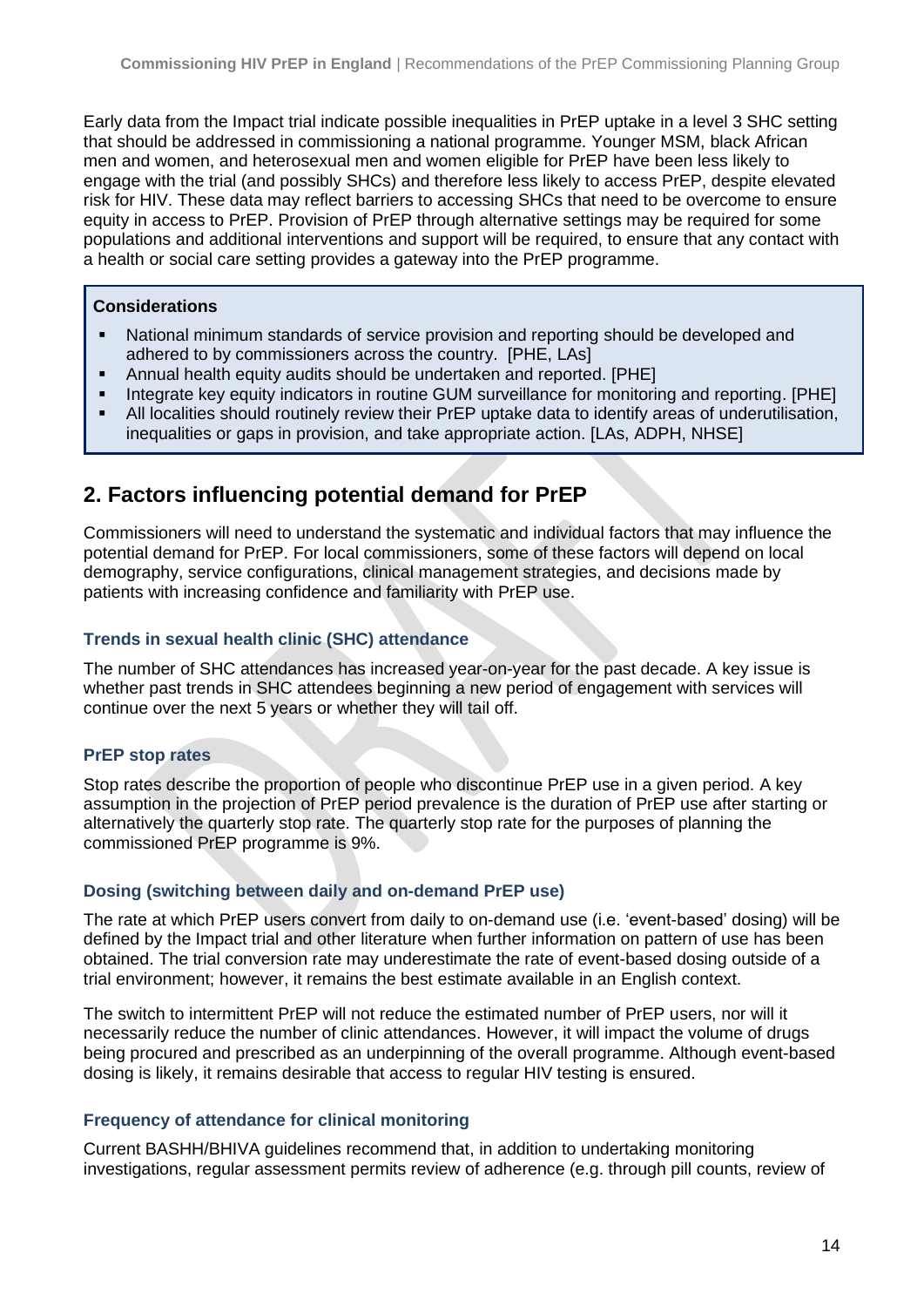pill app reminder) and side effects, and facilitates discussions around changes in risk behaviour to determine the need for ongoing PrEP. In providing repeat courses of PrEP, providers should obtain a thorough sexual and drug use history and assist in the decision of when to use PrEP (especially in cases of on-demand use) and when to discontinue use. In most circumstances, an initial 3-month supply (90 tablets) of tenofovir-disproxil / emtricitaine (TD-FTC) should be provided in order to promote return for review of adherence, tolerability and to ensure 3-monthly HIV and STI testing to minimise prolonged use of PrEP in the presence of a new HIV infection.

Monitoring of individuals receiving PrEP should focus on excluding HIV, monitoring for side effects and toxicities, screening for and treating sexually transmitted infections, risk reduction and promoting adherence. At a population level, surveillance is required to understand how PrEP is used and to monitor clinic attendance and other characteristics of PrEP users and non-users and will enable follow-up to estimate HIV incidence in these groups.

## <span id="page-14-0"></span>**Changing PrEP uptake rates**

In addition to changing trends in MSM beginning new clinic engagement periods, there is a possibility of varying PrEP uptake rates. Individuals who are more likely to start PrEP may have done so at the beginning of scale-up and the remaining pool of individuals could have a lower PrEP uptake rate than observed so far. Additionally, there are believed to be several thousand people purchasing PrEP privately in the UK (who may or may not be receiving monitoring at SHCs), some of whom may choose to switch to the NHS programme once it is established. It is not possible to estimate to what extent those purchasing privately may or may not switch to the commissioned PrEP programme, therefore estimates in this report account for all those in need of PrEP.

Another assumption of current projections is that uptake rates remain constant within individuals; i.e. that 'lower risk' individuals (within the high risk cohort) will have the same probability of uptake at each subsequent attendance at clinic. It is possible that individuals not starting PrEP when first offered will be more likely to take up PrEP when offered again, due to increased familiarity with and/or trust in the programme. This would primarily affect individuals in the highest risk category based on their prior clinical risk who are most likely to be observed in multiple quarters.

## **Considerations**

- National surveillance data to quide and update estimates of PrEP need (defined as all those at risk) and demand with results of modelling studies and Impact trial. [PHE]
- Professional bodies especially BASHH/BHIVA to review / update clinical quidelines in line with emerging findings from Impact trial. [BASHH/BHIVA]
- Work with community sector and people using PrEP to understand communities' views on and preferences for PrEP. [PHE, THT/NAT, LAs, NHSE]

## <span id="page-14-1"></span>**3. Requirements for equitable, effective PrEP provision and associated costs**

Local authorities – as lead commissioners for level 3 SHCs – are working to manage the twin challenges of significant growth in need and demand for, and use of services concurrently with central government cuts to the Public Health Grant. There are substantial differences between local authorities and between services in terms of demography, new HIV and STI diagnoses, and in levels of activity and testing. For some, there are significant cross-boundary flows of residents using services; for others, there is relatively little movement between areas.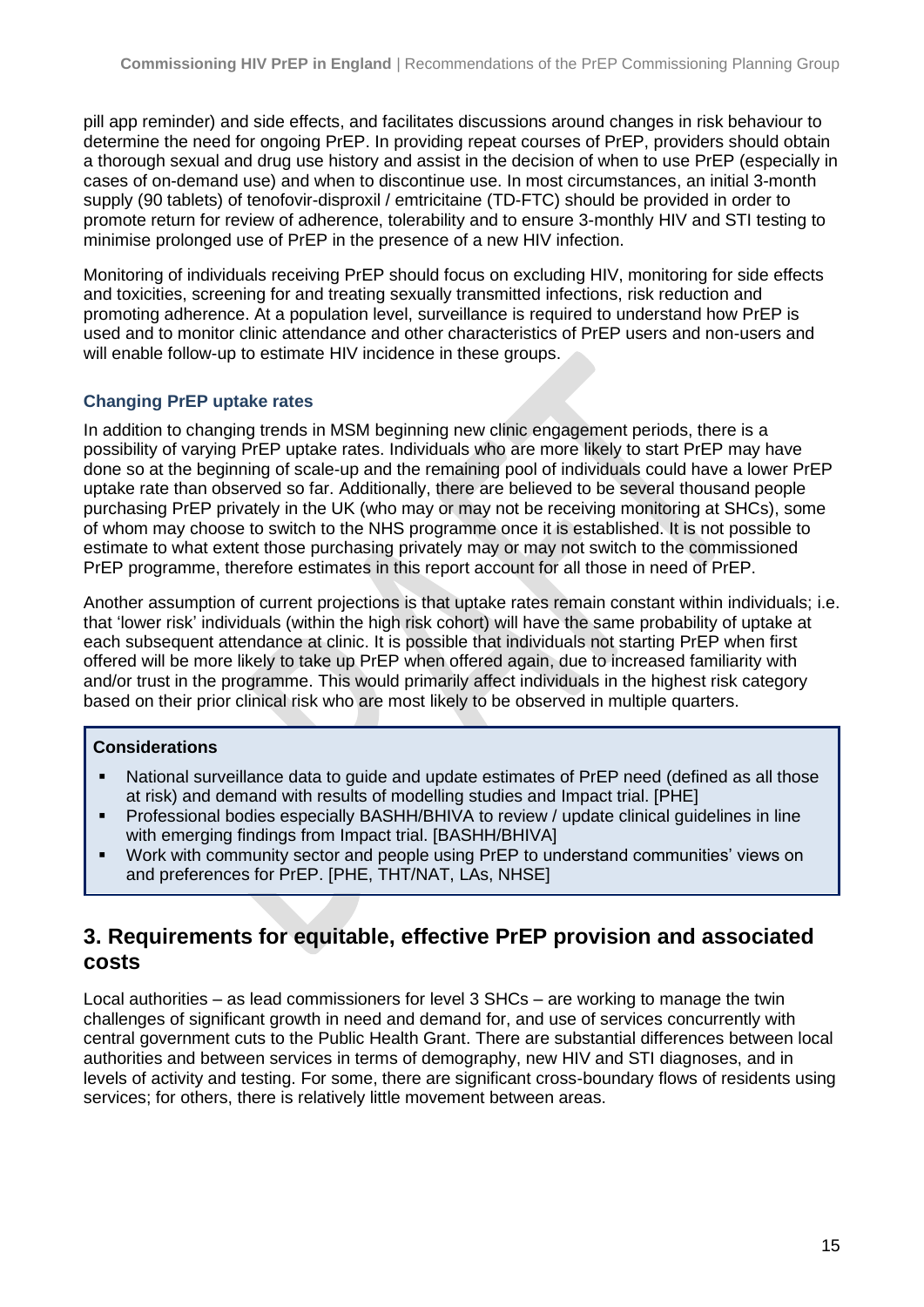#### <span id="page-15-0"></span>**Context: local service transformation**

Many local authorities are transforming services, for example by introducing integrated sexual health services or through increasing use of digital technologies to offer online self-sampling for HIV and STIs. In most areas, transformation has been part of new procurements or new commissioning agreements. Most providers of these new services are NHS trusts, but there are also a small number of IP. Different funding mechanisms have been applied as part of these changes, such as new integrated tariffs, other tariff arrangements or block funding. Local authorities are also increasingly working together in geographic groupings to help plan or commission services collaboratively, and to develop common approaches to shared issues such as cross-charging between areas. There is also innovation and transformation in local sexual health promotion services, with PrEP promotion and provision of information already becoming incorporated into local HIV prevention campaigns and activities. Therefore, PrEP will be commissioned in a complex landscape which is transforming to meet increasing need and demand with less funding and fewer resources.

The implications of introducing PrEP will vary significantly between authorities and services depending on the size of their at-risk populations, how services are configured and organised, the amount of movement between areas, and in the planning and funding arrangements for services. The projected levels of need produced by PHE for this document indicate sharply increased levels of service use, even if the underlying growth rate in attendances over the past decade begins to slow. If that underlying growth rate does not slow, then pressures will be even greater for sexual health services and commissioners. This will increase pressure on resources and access (with the potential for unintended consequences on access to clinics for non-PrEP related attendances, e.g. emergency and ongoing contraception, STI testing and treatment; as well as impacting on access to PrEP) without commensurate funding increases. A lack of additional funding for the PrEP programme will also lead to inequalities in access to and provision of the PrEP programme, with some areas better able to withstand the increased pressure compared to others.

## <span id="page-15-1"></span>**Key ingredients**

The key elements of a commissioned PrEP programme for England – different to the Impact trial – are set out in Figure 1.





## *Provision of and access to PrEP*

Equity of access to PrEP is of primary importance. There are multiple points along the patient pathway to PrEP at which (non-sexual health) professionals can intervene and support uptake. Additional support is needed not only to signpost at-risk people into sexual health clinics to receive PrEP, but also to improve the offer and uptake among those at higher risk who are already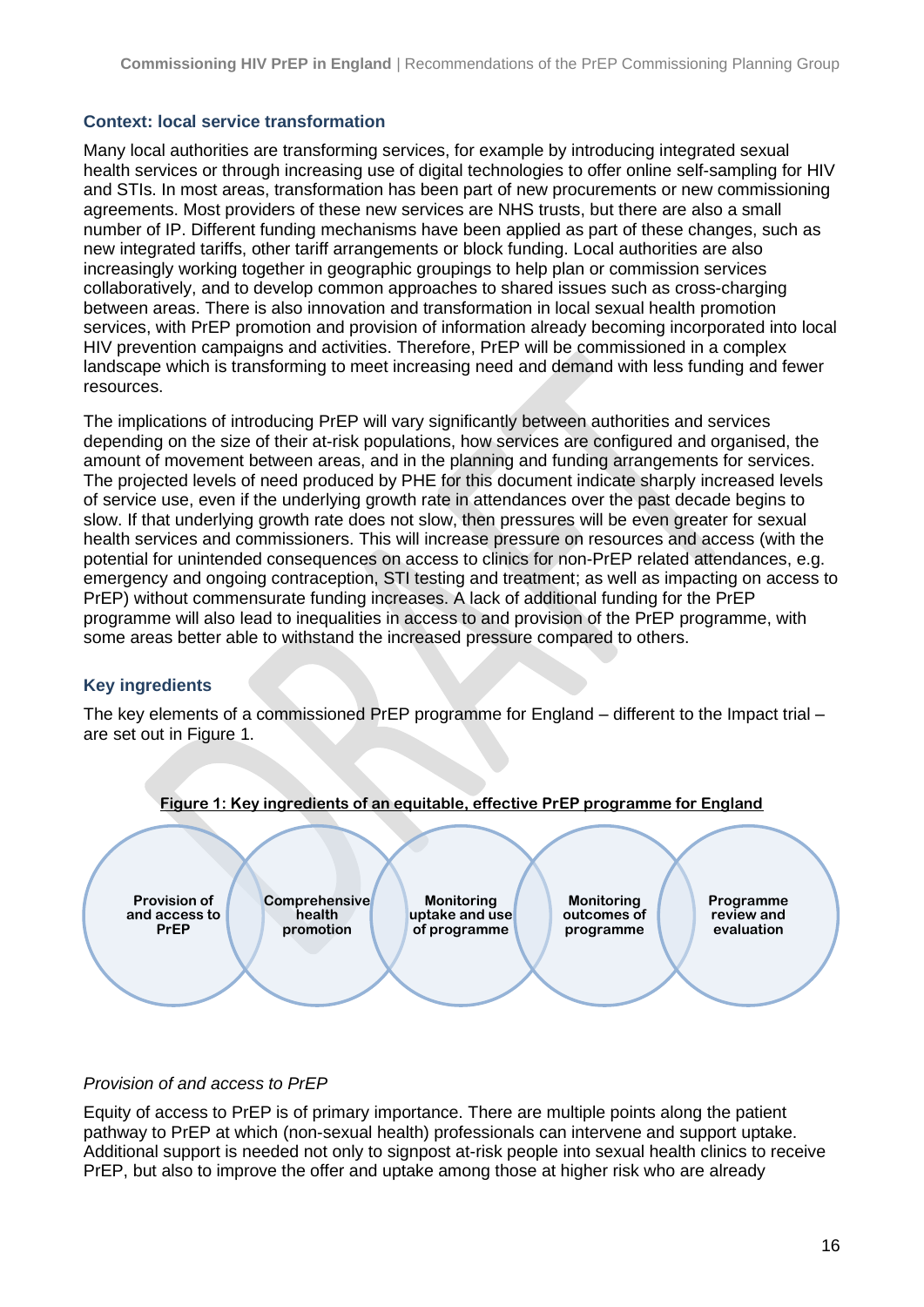attending services. The nature of the clinical interaction at point of prescription and along the patient pathway to PrEP is important in facilitating and encouraging uptake, particularly among the most vulnerable; those most at risk may require additional support to overcome various structural barriers to support access and use of PrEP.

## **Considerations**

- Plan for the commissioning of a predominantly level 3 SHC-based programme, governed by the following principles which must be considered upon implementation: [PrEP Programme Oversight Board (to be continued / established)]
	- Recognition of the **significant variation nationally** in geography, epidemiology, and clinic size. Therefore, national standards around the PrEP programme should be flexible enough to allow implementation appropriate to the local communities, their needs and local service configuration, including service providers themselves. Inequalities are not acceptable.
	- The **need for additional access points / pathways** to ensure equity of access to consider non-level 3 SHC pathways, e.g. level 1 and 2 SHC, primary care (including non-traditional delivery e.g. app-based provision of GP services), maternity, termination of pregnancy services. This will require work with communities about the acceptability about potential pathways for commissioning as well as working through deliverability.
	- The provision of a **national minimum dataset and assessment toolkit**, required to project and meet the currently unknown need of women and others accessing PrEP.
	- Acknowledgment that, while a large number of individuals with complex needs will participate in the programme, the majority of PrEP consultations will be non-complex and delivery should be as **cost-efficient as possible**.
	- Consideration of how best to meet the **standards of care and the needs of ageing populations** – both simple and complex – and an acknowledgement of the potential significant impact on infrastructure.

Some indicative estimates of the potential resource implications have been calculated based on scenarios produced by PHE. These implications are based on data arising from the Impact trial and international literature and should be considered informative but not definitive. The resource implications include:

- Appointments will take longer
- Staffing is on average more senior than non-PrEP STI screening appointments
- An increase in the regularity of appointments and screening
- **PrEP drug costs**
- **EXED Approximately 30% of PrEP users may have co-morbidities or complexities that may require** further resources $14$
- Expected increase in STIs (24%), requiring treatment and further attendances
- Annual, or more frequent where indicated, renal assessment tests for PrEP users

Further work on costings of pathways for PrEP will be carried out by a Clinical Working Group convened under the aegis of the PrEP Commissioning Planning Group. Moreover, should new service models be developed that are cheaper, such as using online services for STI follow-up selfsampling testing, then projected additional service costs will need to be revised appropriately.

<sup>14</sup> Based on Scottish PrEP programme.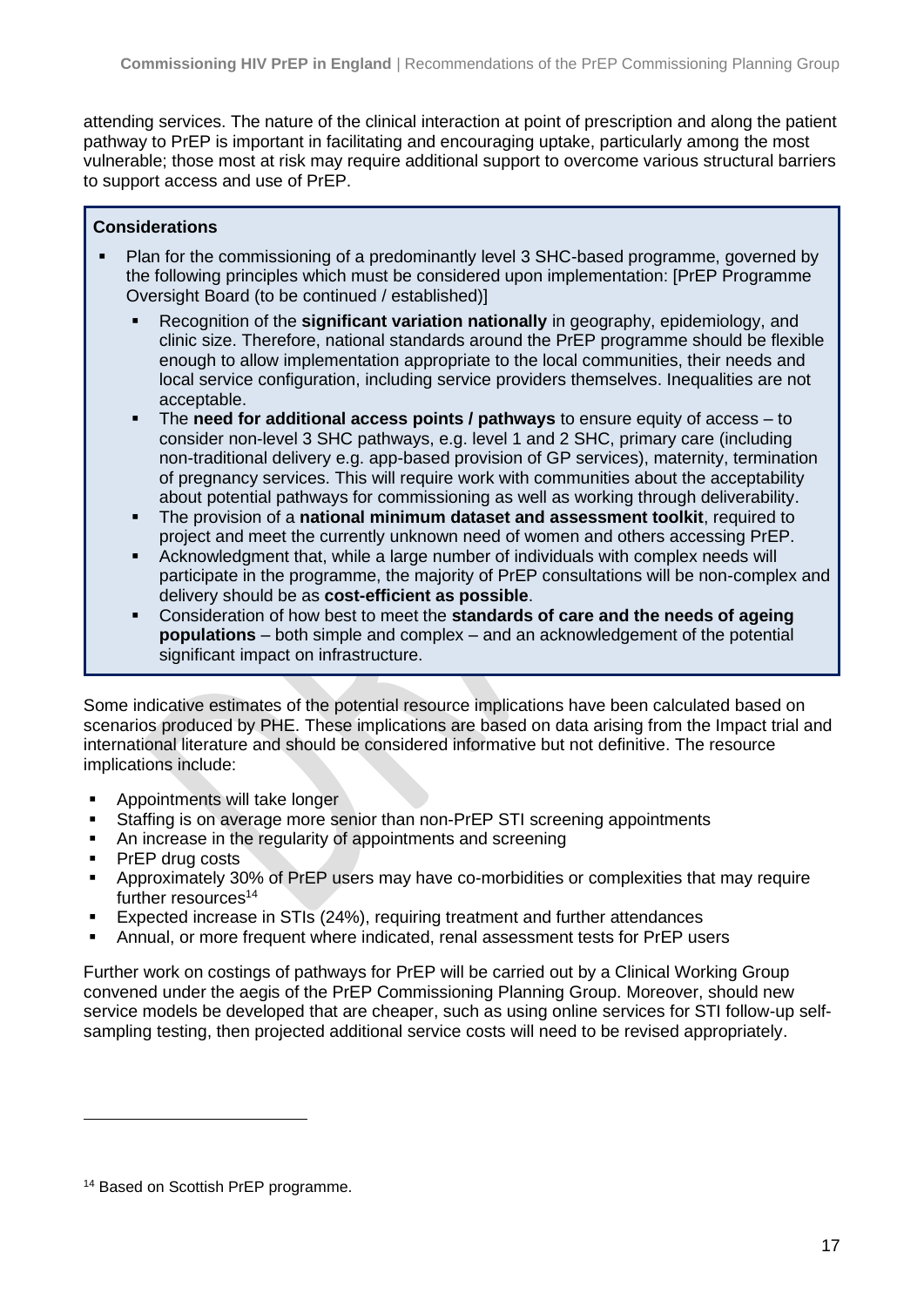## *Comprehensive health promotion*

Promotion of HIV PrEP should be integrated throughout the commissioned programme and be embedded within existing promotion of combination prevention and sexual health. Current investment in health promotion is highly variable. An equitable PrEP programme cannot be achieved without the equitable provision of health promotion, which will require additional funding.

Developing awareness and understanding of PrEP in the population is necessary to drive demand and reduce inequalities in uptake. Targeted work should include engaging young MSM, black African and other minority ethnic groups at risk, trans people, women, and other at-risk groups, in particular through locally delivered health promotion.

## **Considerations**

- Additional funding to be identified to provide nationally coordinated health promotion and education interventions to facilitate equity of access, based upon contemporary evidence of best-practice and effectiveness. [DHSC]
- PHE to utilise National Health Promotion programmes to underpin national coordination of a PrEP health promotion programme, including identifying areas lacking health promotion and/or NGOs. [PHE]
- **PHE to target HIV innovation fund to support projects aimed at raising awareness and** community activation on HIV PrEP, as part of combination prevention. [PHE]
- Local authorities to assess the degree to which local communities are aware of PrEP availability and utilising local services, and target local promotion services appropriately. [LAs]

## *Monitoring uptake and use of programme*

Monitoring is essential for a programme of this nature and allows for the quantification of the rate of uptake, coverage and scale of the programme. Through effective monitoring, it may also be possible to identify those not accessing the service and where additional efforts to recruit may be necessary.

## **Considerations**

PHE to work with professional organisations including BASHH and NGOs to ensure that robust data codes are available to monitor the implementation of a full national programme by June 2019 for implementation by October 2019. [PHE]

## *Monitoring outcomes of programme*

It is proposed that quarterly monitoring is continued in a commissioned PrEP programme. The increased adoption of sexual health e-services as part of a commissioned sexual health system means that over time, other monitoring options may be available in the commissioned PrEP programme.

It is recommended that there is appropriate flexibility in the commissioned PrEP programme to allow the most clinically- and cost-effective method of monitoring for a region or local area to be utilised.

## **Considerations**

- Continue to update estimates of PrEP need with results of modelling studies and interim analysis of Impact trial. [PHE]
- Review implications of the revised estimates for commissioning locally. [LAs, NHSE]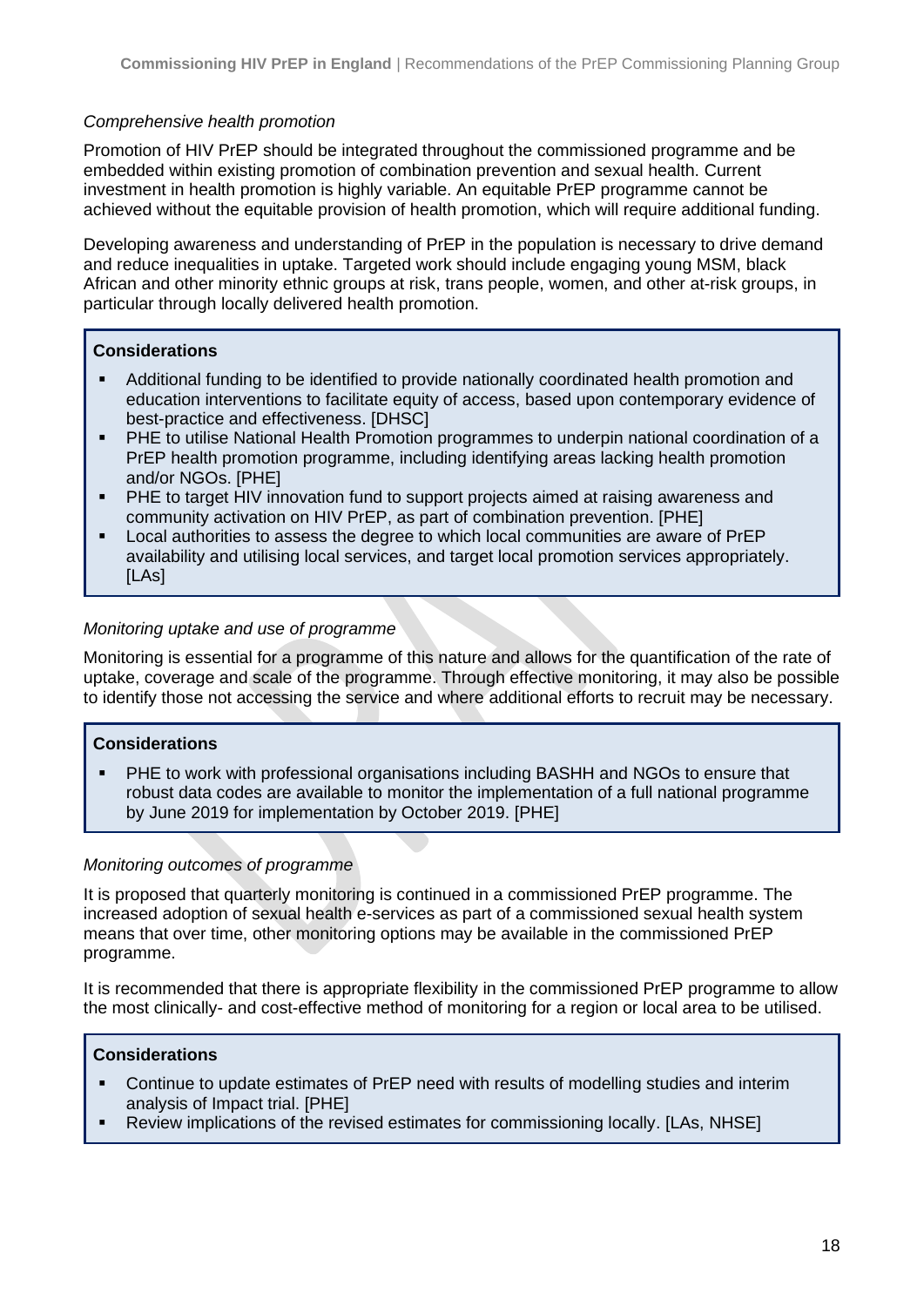## *Programme review and evaluation*

The commissioned PrEP programme should be continually reviewed, with oversight provided by the appropriate local contract review process led by local commissioners. In addition, a national programme oversight board should be established to ensure smooth transition and scale up of a national PrEP programme is achieved.

As the number of individuals using PrEP rises following the introduction of the programme, evaluation will be an important tool to ensure continued impact, effectiveness, and costeffectiveness of the programme. This evaluation should be supported at national and local levels to continue to address emerging implementation questions; review progress on addressing inequalities; and examining new methods for the provision and monitoring of PrEP. The cost of ongoing programme review and evaluation will need to be determined as part of next steps.

## **Considerations**

- Support routine contract monitoring by local HIV and sexual health commissioners of PrEP uptake and inequalities by providing minimum PrEP programme standards, and supporting local use of national PrEP Equity Audit tool. [PHE]
- Create PrEP Programme Oversight Board (or similar) to oversee preparation for and delivery of national programme, including the range of stakeholders described in this document. [NHSE, PHE]
- Work with research funders including NIHR to support ongoing research and evaluation of PrEP implementation and scale up, including necessary changes. [PHE]
- Develop a plan for publication of key PrEP programme indicators at a local authority and clinic level (using existing databases such as Fingertips and/or GUMCAD) to promote transparency and accountability. [NHSE, PHE]

## <span id="page-18-0"></span>**Additional core requirements for commissioning a HIV PrEP programme for England**

At the core of the commissioned PrEP programme are six additional requirements to support all commissioners, which will ensure equitable and effective delivery of a national programme. These are set out in Table 4.

## **Table 4: Additional core requirements to support local provision**

| Clear,<br>evidence-<br>based<br>standards for<br>the<br>programme<br>with clear<br>eligibility<br>criteria, with<br>accompanying<br>quality metrics,<br>which can be<br>introduced into<br>local service<br>models,<br>including<br>pathways from<br>non-SHC<br>settings | Clear, readily<br>available<br>information on<br>need for and<br>estimates of<br>uptake upon<br>which to base<br>local decisions<br>and service<br>and financial<br>planning | Clear<br>arrangements on<br>commissioning<br>and funding<br>responsibilities,<br>including any<br>implications for<br>cross-charging<br>between<br>authorities for<br>PrEP-related<br>sexual health<br>service<br>attendances | Additional<br>funding to<br>meet the<br>increased<br>projected<br>need.<br>including for<br>increased<br>needs for STI-<br>related<br>treatment and<br>care, and<br>exploring<br>innovative<br>models of care<br>delivery | Resources,<br>with innovation<br>and guidance,<br>to develop<br>effective<br>practice for<br>targeted<br>promotion of<br>PrEP and,<br>depending on<br>commissioning<br>responsibility,<br>for adherence<br>support | Additional<br>funding to<br>provide<br>coordinated<br>interventions to<br>ensure equity<br>of access,<br>especially<br>women and<br><b>BAME</b> groups<br>that are poorly<br>reached by<br>Trials and<br>studies in<br>England and<br>internationally |
|--------------------------------------------------------------------------------------------------------------------------------------------------------------------------------------------------------------------------------------------------------------------------|------------------------------------------------------------------------------------------------------------------------------------------------------------------------------|-------------------------------------------------------------------------------------------------------------------------------------------------------------------------------------------------------------------------------|---------------------------------------------------------------------------------------------------------------------------------------------------------------------------------------------------------------------------|--------------------------------------------------------------------------------------------------------------------------------------------------------------------------------------------------------------------|-------------------------------------------------------------------------------------------------------------------------------------------------------------------------------------------------------------------------------------------------------|
|--------------------------------------------------------------------------------------------------------------------------------------------------------------------------------------------------------------------------------------------------------------------------|------------------------------------------------------------------------------------------------------------------------------------------------------------------------------|-------------------------------------------------------------------------------------------------------------------------------------------------------------------------------------------------------------------------------|---------------------------------------------------------------------------------------------------------------------------------------------------------------------------------------------------------------------------|--------------------------------------------------------------------------------------------------------------------------------------------------------------------------------------------------------------------|-------------------------------------------------------------------------------------------------------------------------------------------------------------------------------------------------------------------------------------------------------|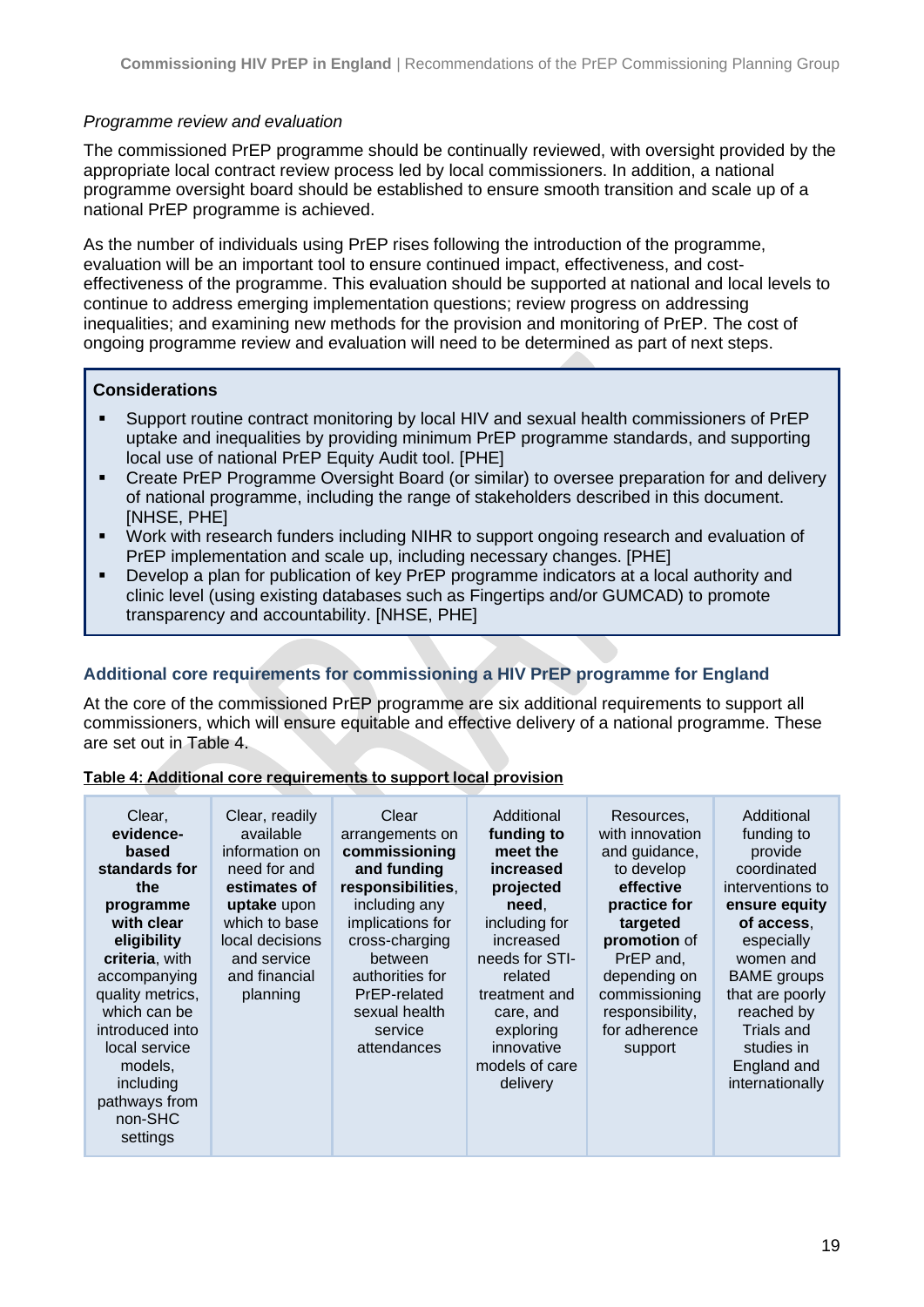## <span id="page-19-0"></span>**4. Roles and responsibilities**

PrEP is not currently available on the NHS but is available to purchase privately (with GU-based monitoring available) and for eligible patients, through the Impact trial with drug costs funded by NHS England. NHS England works in partnership with a range of different stakeholders in a programmatic approach to HIV prevention, including Public Health England, local authorities, clinical leads and bodies, and community sector organisations. Safeguarding children and vulnerable adults is a core responsibility of every partner and will be a central to PrEP programme delivery.

## <span id="page-19-1"></span>**Department of Health and Social Care**

The Department of Health and Social Care (DHSC) supports the Government's Health Ministers in leading the nation's health and care to help people live healthier lives for longer ensuring that people have the support, care and treatment they need, with the compassion, respect and dignity they deserve. The DHSC supports the NHS to ensure efficient, productive, safe, timely and high quality hospital care; whilst transforming out of hospital care to keep people living better for longer in their community. The DHSC also works across government departments to support a health in all policies approach and ensure adequate resources are available to fund health programmes.

The DHSC supports and advises Ministers to shape policy, set direction and to lead key strategic debates, while remaining accountable for delivering our commitments, acting as guardians of the health and care framework and as trouble-shooters (to take action when necessary to solve complex issues). They work closely with key partners in the health and care system, our Arm's Length Bodies (ALBs) and agencies, local authorities, across government, and with both patients and the public, ensuring that we are all working with a single focus – patients and service users.

## <span id="page-19-2"></span>**NHS England**

NHS England (NHSE) is an executive non-departmental public body which leads and oversees the planning, funding and delivery of healthcare provision in England. They are mandated to improve the country's health and wellbeing by arranging high quality care in a way that meets current demand and is sustainable into the future. In 2017/18, NHSE had a funding allocation of £110 billion to commission healthcare services, both directly and via the 207 Clinical Commissioning Groups (CCGs). NHSE allocates most of the funding it receives to CCGs and supports them to commission services on behalf of their patients. NHSE also undertakes direct commissioning of specialised, primary care and other services. Together they account for £105 billion of total commissioning expenditure. NHSE also works alongside Justice teams to commission the full range of health interventions and prevention activities in prisons and other custodial settings.

NHS England shares with the Secretary of State for Health and Social Care the legal duty to promote a comprehensive health service in England, in accordance with the NHS Act 2006 (as amended by the Health and Social Care Act 2012). Each year, the Government sets out its expectations of the service and the funding we will receive in the form of a mandate which is laid before Parliament. This mandate sets the direction for the NHS, describes the government's healthcare priorities and helps to ensure the NHS is accountable to Parliament and the public.

## <span id="page-19-3"></span>**Public Health England**

Public Health England's (PHE) purpose is to protect and improve the nation's health and wellbeing and reduce health inequalities. PHE's nine teams across England do this through world-leading science, knowledge and intelligence, advocacy, partnerships and the delivery of specialist public health services. PHE is a nationwide executive agency of the DHSC, and a distinct delivery organisation with operational autonomy. PHE provides government, local government, the NHS, Parliament, industry and the public with evidence-based professional, scientific and delivery expertise and support, and a range of specialist public health services.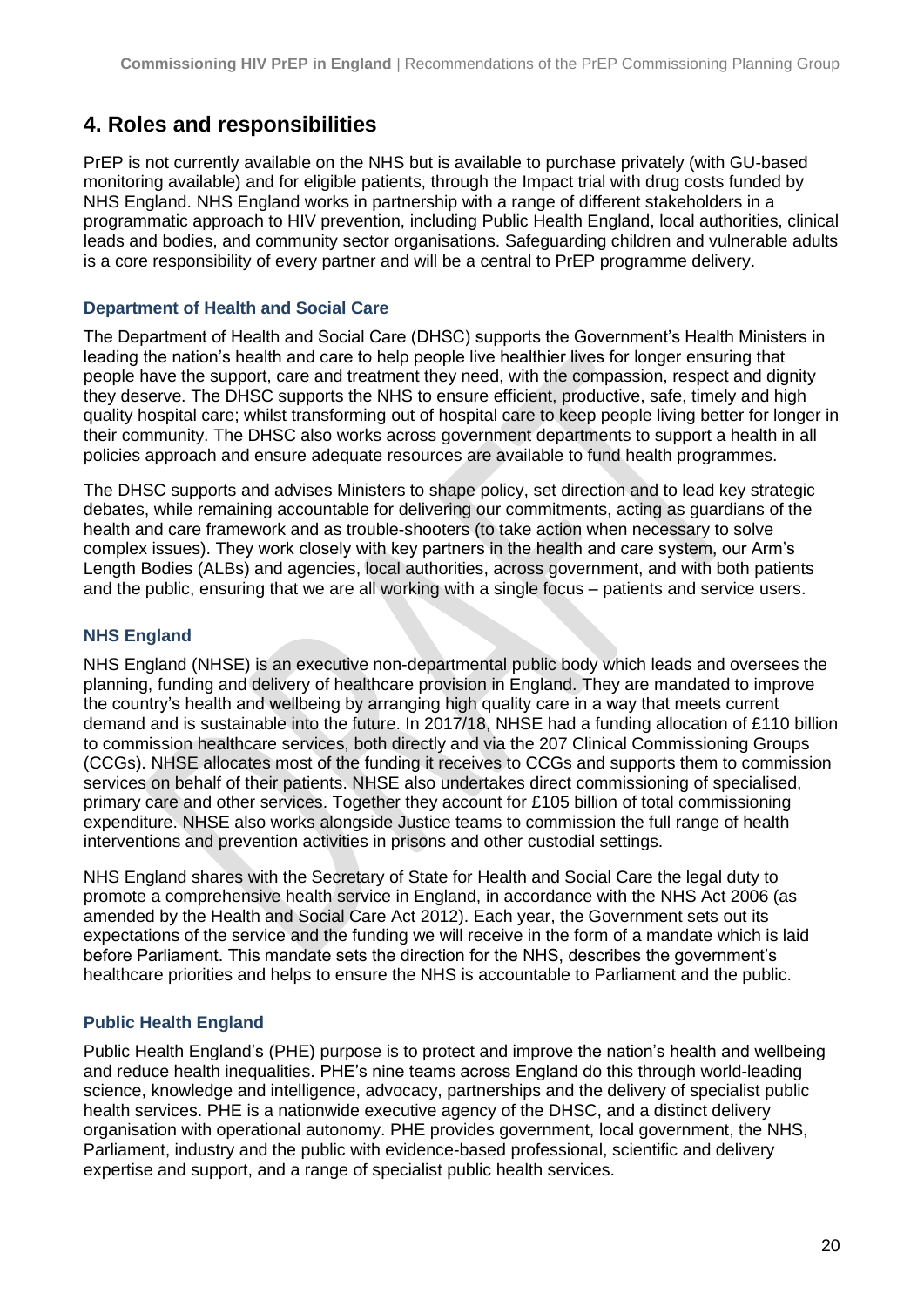## <span id="page-20-0"></span>**Local authorities**

Upper tier and unitary councils are mandated to provide or make arrangements for open access sexual health services for all those present in the area. These mandated services encompass: preventing the spread of STIs, testing, diagnosis and treatment of STIs and provision of a comprehensive range of contraception. Councils are responsible for funding open access services for their own residents. The Department of Health has issued guidance on cross-charging between authorities for use of these services. It should be noted that commissioning responsibility for HIV and STI testing and for contraception can vary according to setting and service. Councils may also choose to commission non-mandated additional sexual health services, such as in general practice or community pharmacy, young people's sexual health services, online services, as well as community HIV prevention, outreach, and sexual health promotion.

Responsibilities which support the provision of PrEP in mandated open access sexual health [s](#page-7-3)ervices as described in the 2018 BASHH/BHIVA guidelines<sup>2</sup> include: regular (quarterly) STI and HIV testing in high-risk groups, and the diagnosis and treatment of STIs, including partner notification. It should be noted that the scale-up of a national PrEP programme would undoubtedly represent additional costs for many local authorities to discharge these responsibilities.

## <span id="page-20-1"></span>**Non-governmental organisations (NGOs) and advocacy groups ('community sector')**

The community sector offers valuable commissioning support and expertise to commissioners, specifically around needs-assessment, business intelligence, service re-design, and public and patient engagement. Community organisations' in-depth knowledge of specific conditions or population groups, and close connections with service users can be of great value to those charged with achieving NHE's vision of high-quality commissioning: that expert commissioning support should come from a range of providers, including community sector organisations. The involvement of people living with HIV and people using PrEP, and the community organisations that serve and represent them, in programme development and implementation will improve the relevance, acceptability and effectiveness of programmes, in line with the GIPA principles.<sup>15</sup> Community organisations have a role in ensuring that PrEP users are involved in helping to design, participate in, and monitor the impact of a PrEP programme. The community sector though – like the public sector - is increasingly financially squeezed. The scale-up of a national PrEP programme would require continued investment to support NGOs to discharge these responsibilities, especially for engaging hard to reach and high-risk groups.

## <span id="page-20-2"></span>**Specialist societies**

Specialist societies play an important role in PrEP commissioning. Critical among these is the publication and dissemination of guidelines. They are also important to mobilise their practitioners to change clinical and commissioning practice. Finally, specialist societies are represented on the governance, oversight and leadership and development of the Impact trial and options for future commissioning of PrEP in England. They will continue to play a critical role in the implementation of a national PrEP programme. ADPH, BASHH, BHIVA, and the English HIV and Sexual Health Commissioners Group have all played key roles in shaping national and local practice and policy for health promotion, research, commissioning and evaluation of important HIV prevention programmes, including PrEP.

<sup>15</sup> UNAIDS (2007) Policy Brief: the Greater Involvement of People Living with HIV. Available from: [http://data.unaids.org/pub/briefingnote/2007/jc1299\\_policy\\_brief\\_gipa.pdf](http://data.unaids.org/pub/briefingnote/2007/jc1299_policy_brief_gipa.pdf)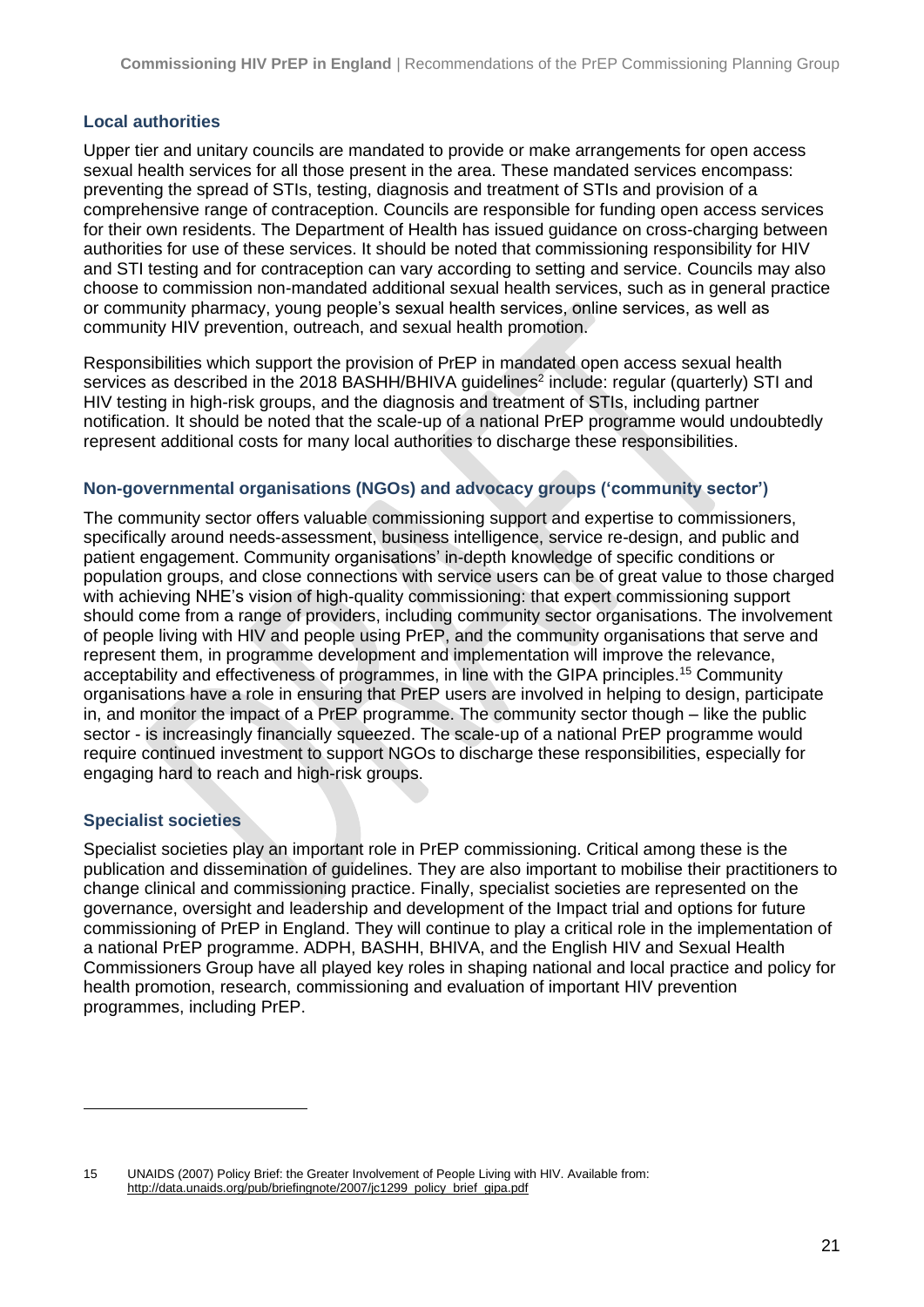#### <span id="page-21-0"></span>**General practice**

Not all individuals feel comfortable accessing, or are able to access, sexual health clinics. Many people, especially outside of London and other major cities, choose to access their GP for sexual and reproductive health services. Ensuring GPs are part of a HIV PrEP system (initially in terms of identification and referral) will maximise opportunity to reach women, black African communities, and other at-risk groups.

GPs have a key role to play in raising awareness of personal risk of HIV, identifying risk, and referring to SHCs for provision. GP-specific tools and guidance will be required to support this. In principle, prescribing and delivering PrEP through primary care might be considered under future commissioning arrangements with appropriate data governance and guidance.

## <span id="page-21-1"></span>**COMMISSIONING PLAN / NEXT STEPS**

This document and the recommendations detailed within have been presented to the PrEP Programme Oversight Board and will be further discussed with lead commissioners for the programme, including PHE, NHS England, and Department of Health and Social Care.

This document will remain live and will be updated with the most recent analyses from the Impact trail and national and local authority-level estimates in order to support the commissioning process.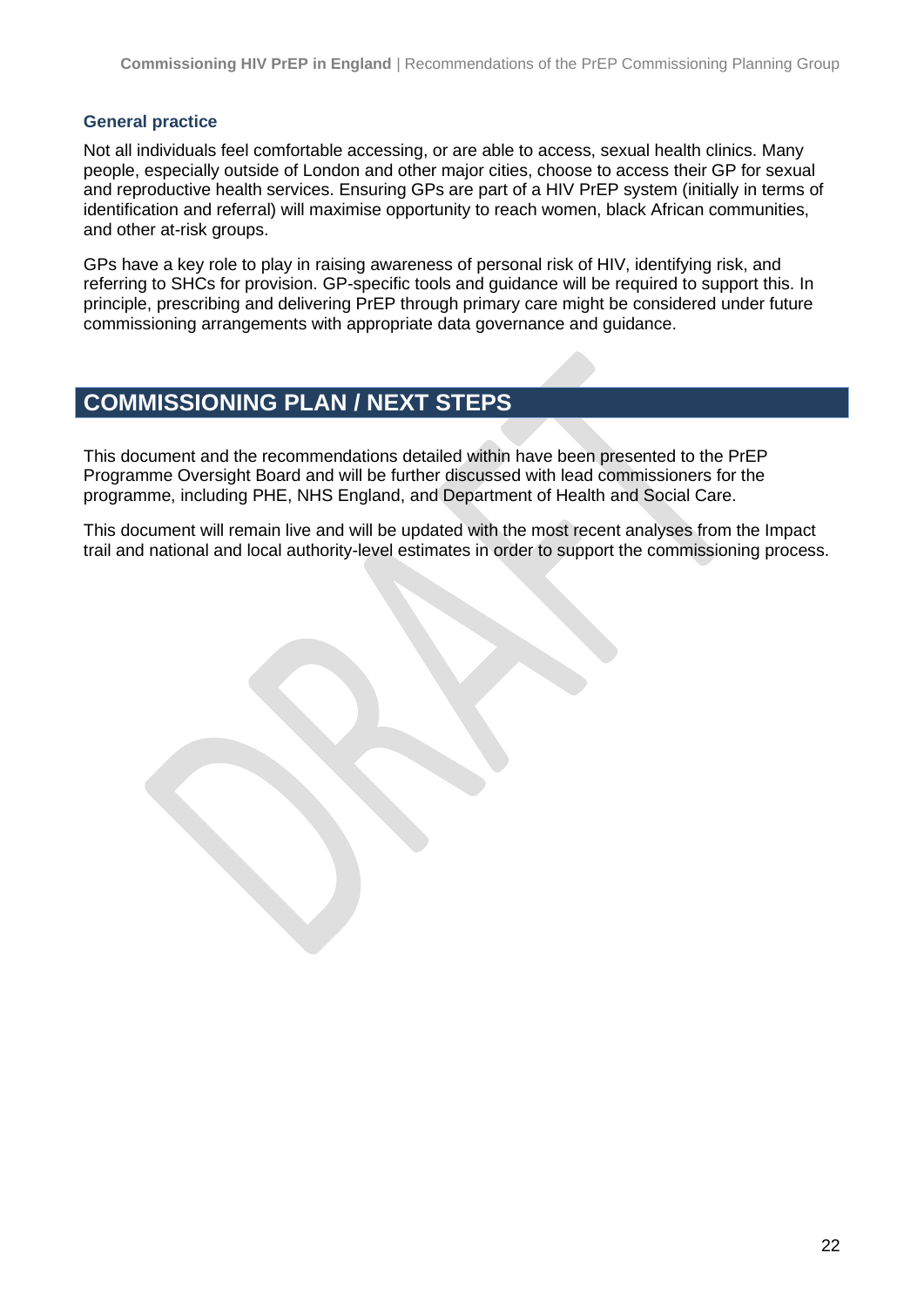# **Preparing for the commissioning of Pre-Exposure Prophylaxis (PrEP) in England**

Considerations of the PrEP Commissioning Planning Group

## **APPENDICES**

November 2019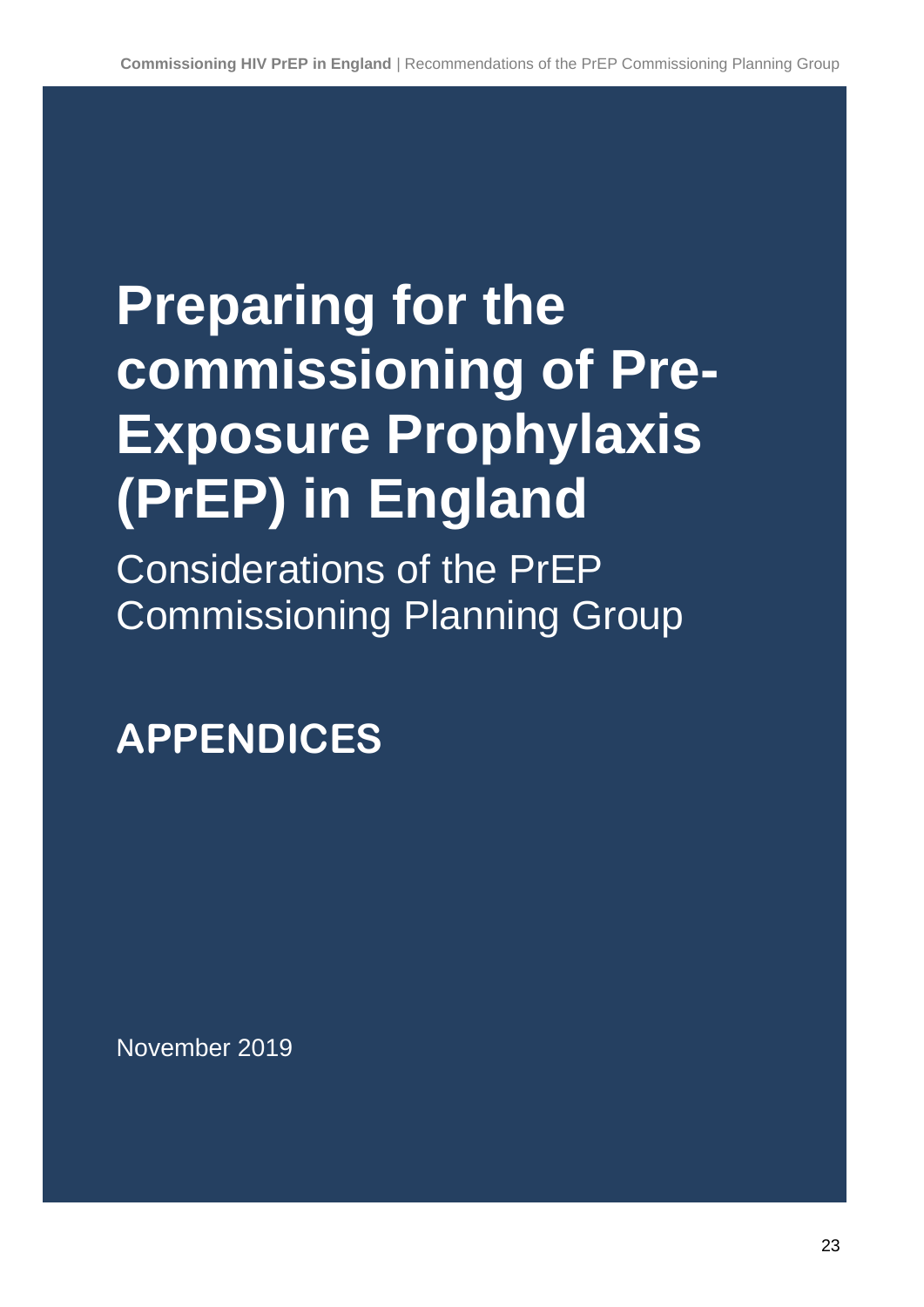## <span id="page-23-0"></span>**APPENDIX 1: KEY STAKEHOLDERS AND PROPOSED RESPONSIBILITIES**

| <b>Stakeholder</b>                                               | Proposed key responsibilities in HIV PrEP programme                                                                                                                                                                                                                                                                                                                                                                                                                                                                                                                                                                                                                                                                                                                                                                                                                                                                                                                       |
|------------------------------------------------------------------|---------------------------------------------------------------------------------------------------------------------------------------------------------------------------------------------------------------------------------------------------------------------------------------------------------------------------------------------------------------------------------------------------------------------------------------------------------------------------------------------------------------------------------------------------------------------------------------------------------------------------------------------------------------------------------------------------------------------------------------------------------------------------------------------------------------------------------------------------------------------------------------------------------------------------------------------------------------------------|
| <b>Department of</b><br><b>Health and Social</b><br>Care (DHSC)  | The DHSC works with key arm's length bodies to support and hold to account in<br>carrying out their responsibilities for commissioning HIV PrEP. These include:<br>NHS England (NHSE) and NHS Improvement (NHSI) responsible for<br>commissioning prescribed HIV treatment and care services, tendering and<br>reimbursement of provision of medication used for PrEP and management of<br>clinical co-morbidities;<br>Health Education England (HEE) who work across England to deliver high<br>٠<br>quality education and training for a better health and care workforce;<br>Public Health England (PHE) who work to protect and improve the nation's<br>٠<br>health and wellbeing, and reduce health inequalities;<br>The Care Quality Commission (CQC) who monitor, inspect and regulate<br>٠<br>health and social care services; and<br>The National Institute for Health Research (NIHR) who support health and<br>٠<br>care research, including the Impact trial. |
| <b>NHS England</b>                                               | Funding the Impact trial – in order to answer key questions about eligibility,<br>٠<br>uptake and duration of use, and impact on the incidence of HIV and other<br>STI <sub>s.</sub><br>Tendering for and reimbursing the cost of tenofovir disproxil and<br>٠<br>emtricitabine used for PrEP in accordance with commissioning criteria and<br>ensuring this is fully integrated into existing drug procurement pathways.<br>Commissioning of specialised care and HIV treatment services.<br>٠<br>Management of complications and co-morbidities associated with HIV PrEP<br>٠<br>(e.g. significant renal impairment).<br>Working with local CCGs and GPs to raise awareness about local HIV PrEP<br>٠<br>pathways and ensure integration into local HIV and sexual health service<br>provision in primary care where appropriate.                                                                                                                                       |
| <b>Public Health</b><br><b>England</b>                           | Modelling, surveillance, monitoring of PrEP need and uptake.<br>٠<br>Providing data and evidence to support effective commissioning of the PrEP<br>٠<br>programme.<br>Working with DsPH, commissioners to ensure robust data are available to<br>٠<br>inform local policy and practice.<br>Leveraging national HIV prevention programme resources to fund innovation<br>projects, PrEP promotion and marketing, community outreach and activation,<br>and NGO support.<br>Working with academic partners to research the effectiveness and impact of<br>PrEP in England, and with professional organisations and PrEP users<br>themselves to develop evidence-based practice guidance.                                                                                                                                                                                                                                                                                    |
| <b>Local authorities and</b><br>level 3 sexual health<br>clinics | Ensuring that local authority-commissioned level 3 sexual health clinics (SHCs)<br>are able to:<br>Prescribe licensed tenofovir disproxil and emtracitabine combination<br>medication for people who are HIV negative who meet recommended criteria<br>to reduce their risk of HIV acquisition, in accordance with the drug<br>commissioning criteria set down by NHS England;<br>Educate patients about the medications and the regimen to maximise their<br>safe use;<br>Provide support for medication adherence to help patients achieve and<br>٠<br>maintain protective levels of medication in their bodies;<br>Provide HIV risk-reduction support and prevention services or service<br>٠<br>referrals to help patients minimise their exposure to HIV;<br>Provide effective contraception to women who are taking PrEP and who do<br>٠<br>not wish to become pregnant;                                                                                            |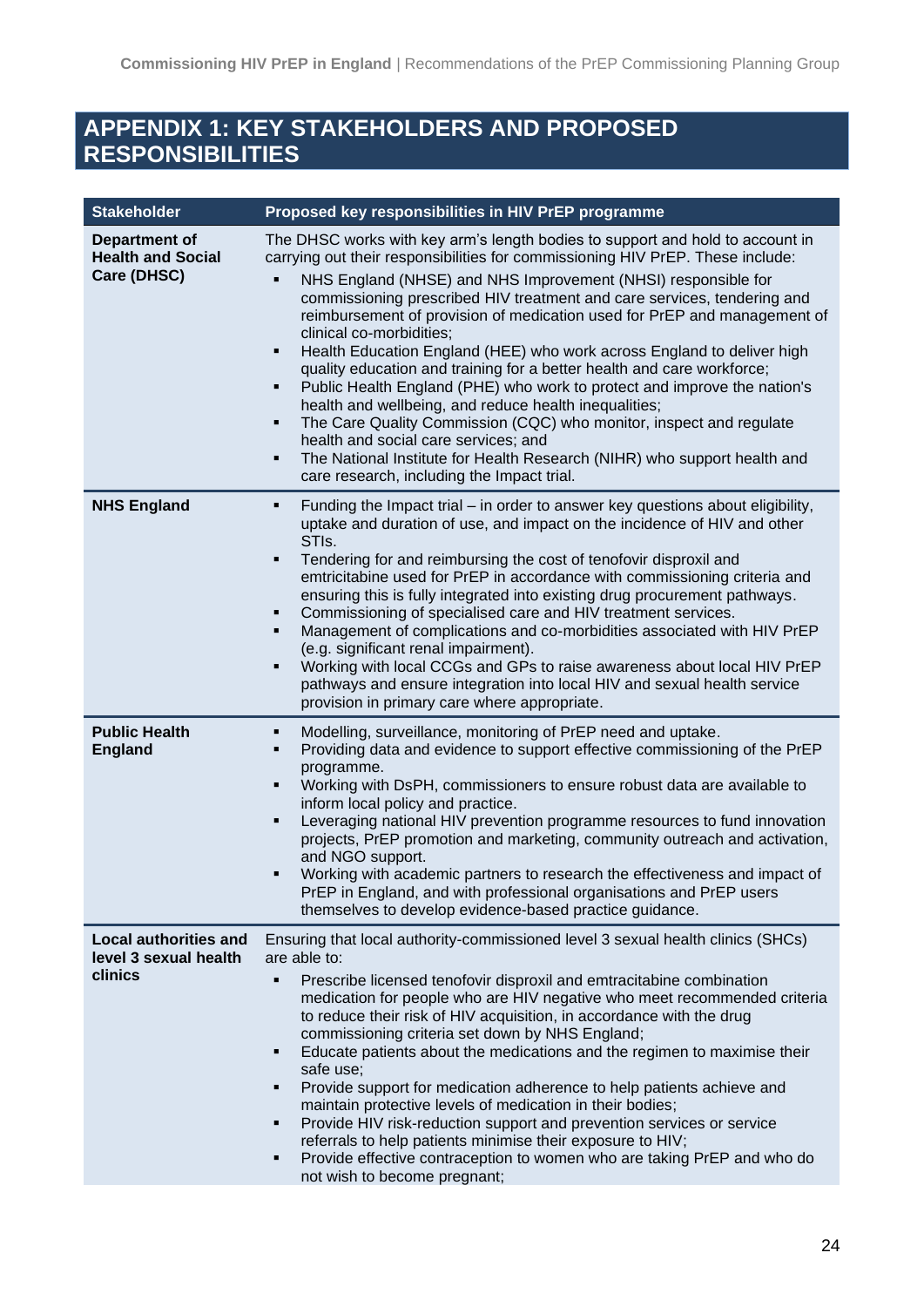|                                                                                                | Monitor patients to detect HIV infection, medication toxicities, and levels of<br>٠<br>risk behaviour in order to make indicated changes in strategies to support<br>patients' long-term health;<br>Avoid unintended consequences of PrEP provision on other patients<br>٠<br>accessing these services, e.g. for STI testing/treatment or contraception,<br>including through developing innovative models of delivery; and<br>Provide the monitoring, testing and support described above for people<br>٠<br>privately purchasing PrEP.<br>Additionally, local authorities will be responsible for:<br>Determining local HIV prevention and associated health promotion<br>programmes that promote PrEP alongside a range of other prevention<br>measures.                                                                                    |
|------------------------------------------------------------------------------------------------|------------------------------------------------------------------------------------------------------------------------------------------------------------------------------------------------------------------------------------------------------------------------------------------------------------------------------------------------------------------------------------------------------------------------------------------------------------------------------------------------------------------------------------------------------------------------------------------------------------------------------------------------------------------------------------------------------------------------------------------------------------------------------------------------------------------------------------------------|
| <b>General practice and</b><br><b>Clinical</b><br><b>Commissioning</b><br><b>Groups (CCGs)</b> | Raising awareness of and normalising PrEP as part of general sexual health<br>٠<br>promotion and HIV prevention efforts (at both individual and population<br>level).<br>Assessing HIV acquisition risk in patients and discussing PrEP as a<br>٠<br>prevention option.<br>Referring eligible patients to SHCs for PrEP.<br>٠<br>Management of clinical co-morbidities<br>٠                                                                                                                                                                                                                                                                                                                                                                                                                                                                    |
| Non-governmental<br>organisations<br>(NGOs) and<br>advocacy groups<br>('community sector')     | Maintaining/building relationships with both local CCGs and local authority<br>٠<br>commissioners.<br>Clearly articulating how value is added to the commissioning process and<br>٠<br>working with local commissioners to develop an explicit menu of options and<br>packages of support.<br>Considering partnering with other community sector organisations to share<br>٠<br>resources for sourcing and responding to bids, and to offer commissioners a<br>range of services.<br>Considering the sustainability of the PrEP support services on offer within the<br>٠<br>community sector, ensuring there is a local funding strategy in place.<br>Considering and advocating for the views and preferences of people using<br>٠<br>PrEP.                                                                                                  |
| <b>Specialist societies</b>                                                                    | Providing expert consensus and clinical guidance.<br>٠<br>Supporting strategic forums to bring together those with provider and<br>٠<br>commissioning responsibilities for sexual health, reproductive health and HIV<br>services.<br>Facilitating improved population and patient level outcomes in sexual health<br>and HIV in England.<br>Maintaining strong links with NHSE, PHE, DHSC, the community sector and<br>٠<br>the LGA around PrEP policy and implementation.<br>Ensuring the experience of sexual health, reproductive health and HIV<br>٠<br>providers and commissioners is influencing the commissioning landscape.<br>Helping to support effective implementation of PrEP that results in improved<br>٠<br>population and patient level outcomes and reduces inequalities, which may<br>include audits of clinical practice. |

\*Additional funding to deliver all aspects of the programme is required and will need to be identified by the Department of Health and Social Care and its arm's length bodies.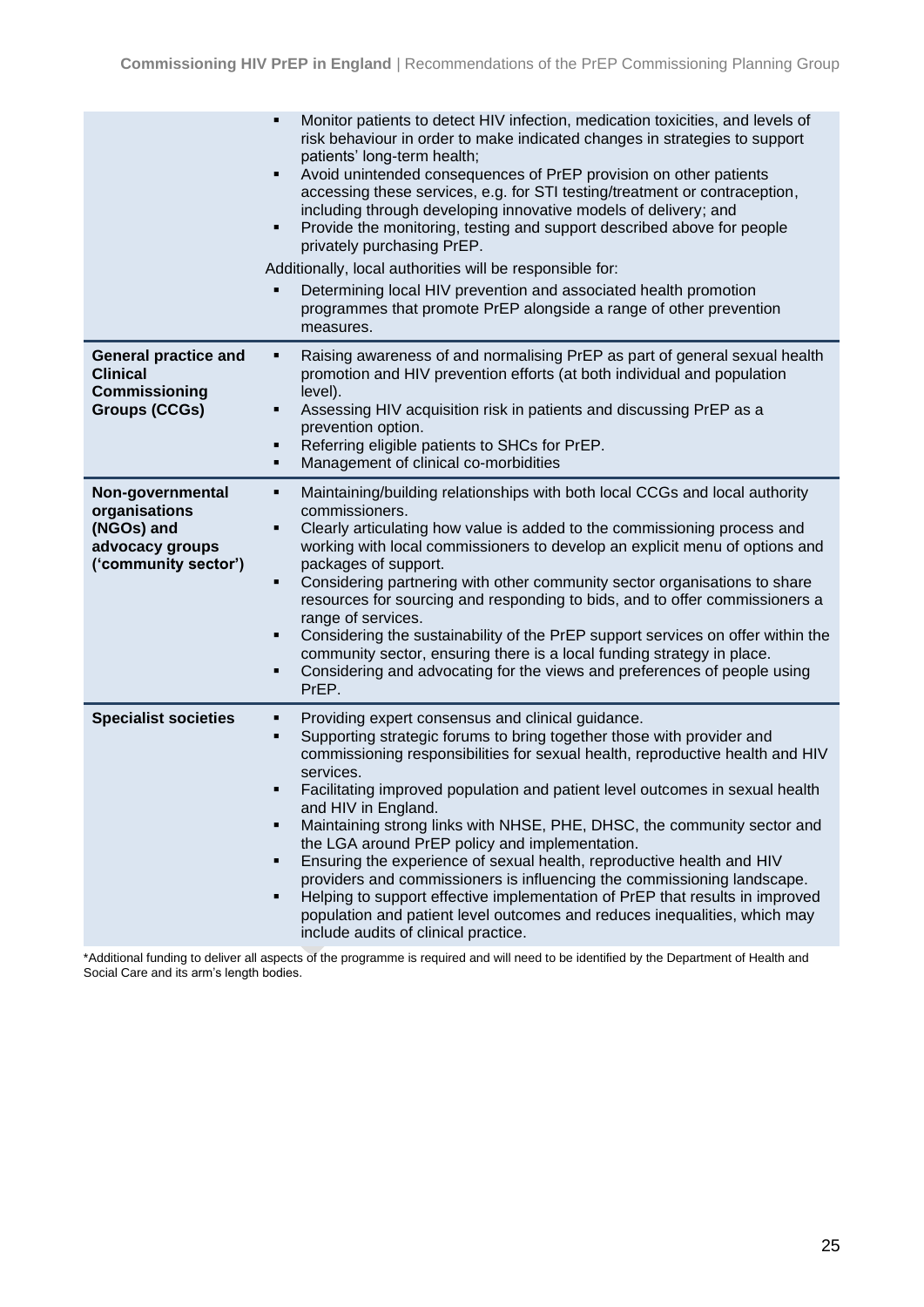## <span id="page-25-0"></span>**APPENDIX 2: THE IMPACT TRIAL - LESSONS TO DATE**

## **Profile of those on the trial**

A detailed profile of those on the trial will be available in 2020. Of the 9,226 people recruited at the end of October 2018, approximately 2% were women and others, with the majority being MSM. This aligns with other trials and programmes.

## **Uptake of trial places**

The Impact trial was designed to test the hypothesis that the PrEP need estimates of the 2015-16 national multi-stakeholder and multi-disciplinary policy development group were broadly correct. These estimates were based upon expert assessment of timely SHC data on attendees. Already, however, there are strong indications that attitudes to PrEP and its use among MSM and clinical staff have shifted rapidly and are substantially different from even the very recent past. In 2016, it was generally thought that many MSM at high HIV risk as defined by the 3 categories would choose not to use PrEP (i.e. 50%) and that of those who do choose PrEP, many would prefer event-based dosing (i.e. 50%).<sup>16</sup> Similarly, it was assumed that engaging clinicians to recruit actively to a PrEP Trial across all the 200 specialised sexual health services in England would be a prolonged challenge. However, there has been a much higher uptake of PrEP trial places than even the initial 'surge' scenario estimates predicted, as described above.

Notable amongst the early recruits is the very high proportion accepting the recommendation that they begin PrEP. A number of factors are thought to explain the high uptake of PrEP. Firstly, the broad public debate and advocacy around PrEP in 2016 created a substantial PrEP demand among MSM (reflecting need) and resulted in a significant number of people purchasing PrEP on the internet that has continued to date. Although precise numbers are unknown, it is thought that a few thousand MSM in England were already on PrEP by the time the trial began<sup>17</sup> (which has increased further with time), and other sources have produced higher though unverified estimates. Secondly, contemporaneous to the public debate, there was broad clinician engagement in the development of guidelines for managing those self-purchasing or taking privately prescribed PrEP, together with a growing professional awareness that PrEP could accelerate the fall in new HIV diagnoses in MSM that was generating much interest. GUM clinicians were also encouraged by the General Medical Council as early as 2016 to support the use of PrEP.

However, demand and uptake of PrEP in the trial from women and other groups attending GU services has been much lower than the places allocated, although this does not necessarily reflect a lesser need in these groups. Although this remains broadly similar with other international PrEP studies, this indicates significant inequalities in awareness, knowledge, access, uptake, and use of PrEP in women and other persons eligible for PrEP, which must be addressed in commissioning a PrEP programme for England.

There are good grounds for considering that the higher than estimated number of early MSM recruits may undermine the capability to provide reliable estimates of key parameters that inform the trial objectives, and the interpretation of the trial results. The very high initial recruitment implies that many fewer trial places will be available in later months for clinicians to actively risk assess MSM (and others) who may be less aware of PrEP and its benefits and relevance to their lifestyles, and

<sup>16</sup> NHS England (2016) Policy Consultation on Pre-Exposure Prophylaxis (PrEP) for HIV (F03X06). <https://www.engage.england.nhs.uk/consultation/specialised-services/>

<sup>17</sup> Nardone A (2017) Personal Communication: Gay Men's Sexual Health Survey – preliminary analysis of data collected in late-2016.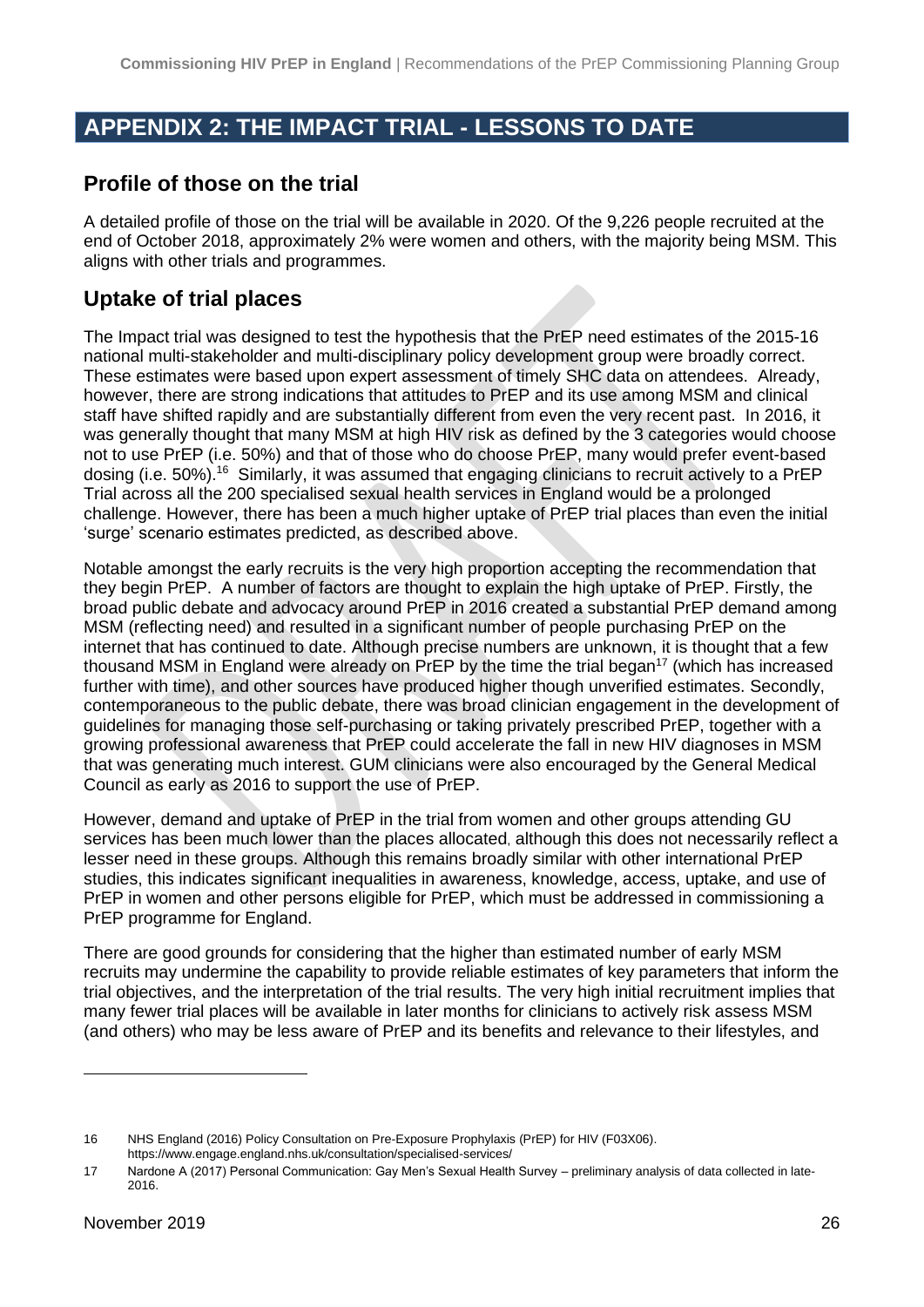many of these will be from those sections of the community (e.g. younger or BME MSM) who continue to suffer from health inequalities in access and outcomes.

Additionally, despite the public health benefits, transferring those previously self-sourcing and funding PrEP onto the trial may affect the results, as information on prior PrEP use and the duration of such use in these cases has not been systematically collected. Thus, the total duration of trial PrEP use in these individuals may under-estimate the total duration on PrEP in those considered to represent the high end of the spectrum of risk.

## <span id="page-26-0"></span>**Current promotion of PrEP**

Health promotion activities raise awareness and knowledge of PrEP. There were 106 PrEP health promotion activities across England as of August 2018.<sup>18</sup> The majority of these (n=71) were from community organisations. These were largely outreach programmes, compared to health promotion within the NHS which tended to be focused on staff training. Most interventions were far reaching, targeted at multiple population groups at higher risk for HIV: MSM, women, heterosexual men, and trans men and women.

Activities targeting a single group were rare. Where a health promotion activity was targeted at a single group, this was most likely to be MSM, cis women, trans men and women, or clinical staff. No health promotion activities were identified solely targeting heterosexual men.

Health promotion was geographically concentrated, with 40% of activities targeted to London. Conversely, West Midlands, North East, and East of England were supported by less than three health promotion activities each across community organisations and the NHS.

## <span id="page-26-1"></span>**Data collected and knowledge gaps**

There are outstanding questions that the trial was not designed to address. There is no accurate estimate of current PrEP users, including those accessing PrEP privately. The application of eligibility criteria will inevitably be, at times, subjective and clinician-dependant and yet we cannot measure how risk assessments are applied in practice. The nature of a clinical interaction may be an important determinant of a patient's comfort discussing PrEP and of whether PrEP is prescribed at a later point than might otherwise be appropriate. Further investigation into the patient and professionals pathway leading to a PrEP prescription may expose unconventional entry or distribution points in the system, or equally, may identify challenges to access.

The development of GUMCAD codes to appropriately capture PrEP-related activity is necessary for performance monitoring and programme evaluation, and for accurate payment for service delivery. This work is ongoing and will consider lessons from Scotland and Wales.

## <span id="page-26-2"></span>**APPENDIX 3: LESSONS FROM PrEP IMPLEMENTATION**

Approaches to commissioning and providing PrEP across the UK have differed and this document includes approaches and learning from the devolved administrations. However, understanding the magnitude of the difference in the disease burden across the nations is key. In 2017, there were 3,973 new HIV diagnoses in England, significantly greater than the number diagnosed in Scotland (186) and Wales (104). This highlights the differences in projected PrEP need within the UK. Furthermore, PrEP has been privately sourced by patients for approximately four years. There are

<sup>18</sup> PHE (2018) PrEP and Health Promotion activity.